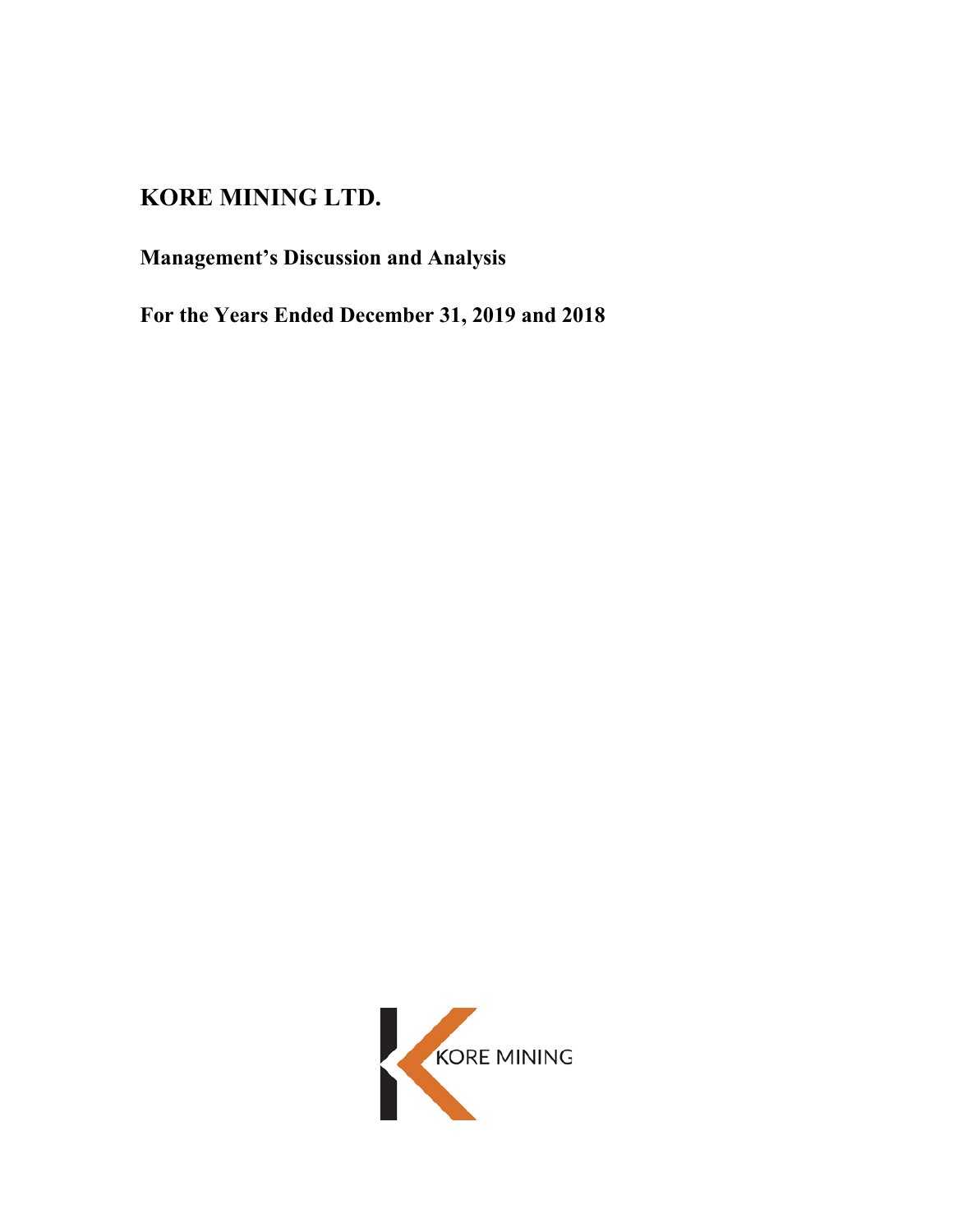The following Management's Discussion and Analysis ("MD&A"), prepared as of April 27, 2020 and was reviewed and approved by the Board of Directors on April 27, 2020. The following discussion of operations, financial condition and future prospects should be read together with the audited annual consolidated financial statements of KORE Mining Ltd. ("KORE Mining" or the "Company") for the years ended December 31, 2019 and 2018, and related notes thereto, which are prepared in accordance with International Financial Reporting Standards ("IFRS"). All references in this MD&A to "KORE" or the "Company" include KORE Mining Ltd and its subsidiaries, unless otherwise stated. All amounts are stated in Canadian dollars unless otherwise indicated. The reader should be aware that historical results are not necessarily indicative of future performance.

This MD&A contains "forward-looking statements" and "forward-looking information" within the meaning of applicable Canadian securities laws. See the section in this MD&A titled "Cautionary Language regarding Forward-Looking Information" for further details. In addition, this MD&A has been prepared in accordance with the requirements of Canadian securities laws, which differ in certain material respects from the disclosure requirements of United States securities laws, particularly with respect to the disclosure of mineral reserves and mineral resources. See the section of this MD&A titled "Cautionary Note to U.S. Investors Regarding Mineral Resource Estimates" for further details.

This MD&A contains disclosure of certain non-IFRS financial measures. Non-IFRS measures do not have any standardized meaning prescribed under IFRS. See the section in this MD&A entitled "Non-IFRS Measures" for further details.

# **Corporate Summary - Nature of Operations**

The Company's business is the acquisition, exploration and development of North American gold projects. The Company currently owns 100% of four gold projects in California and British Columbia. All four projects have gold resources or gold discoveries with a resource base of 2.5 million ounces in the measured and indicated categories and 2.4 million in the inferred categories (see "*NI 43-101 Resource Summary*" below for further details). KORE is investing in both exploration and development to unlock value for shareholders. KORE is supported by strategic investors Eric Sprott and Macquarie Bank who, together with the management and Board of Directors own 64% of the basic shares outstanding.

The Company's most advanced gold project, the Imperial project in Imperial County California, is being prepared for mine development permitting and the surrounding Mesquite-Picacho District claim block is being explored for new discoveries. Imperial is ideally located in Imperial County California, with access to labour and infrastructure associated with the Mesquite gold mine, located 9 miles away. KORE delivered a mineral resource estimate December 30, 2019 followed by a positive preliminary economic assessment ("PEA") in April 2020 on its Imperial Project with a net present value ("NPV") at 5% of US\$343 million and internal rate of return ("IRR") of 44% at US\$1,450 per ounce gold (see "*PEA Summary*" for further details). KORE is actively exploring the Mesquite-Picacho District and plans to move Imperial into the formal permitting process in mid-2020.

KORE also owns three other exploration stage projects:

- 1) Long Valley Mono County California shallow oxide gold resource open for expansion at surface in oxides and at depth in sulphides. KORE is using geophysics and other modern exploration techniques to target drilling planned for the second half of 2020
- 2) FG Gold Cariboo Region British Columbia bulk disseminated orogenic resource with a current shallow low-grade resource. KORE is drilling to better define structural controls of higher-grade mineralization, opening up the unexplored portion of the 20 km trend and rock mass at depth to further exploration.
- 3) Gold Creek Cariboo Region British Columbia early stage orogenic gold discovery a large contiguous claim block near the Spanish Mountain gold project and the Mount Polley copper-gold mine. KORE plans to follow-up the discovery with further exploration.

The Company's head office is located at 960 – 1055 West Hastings Street, Vancouver, BC V6E 2E9.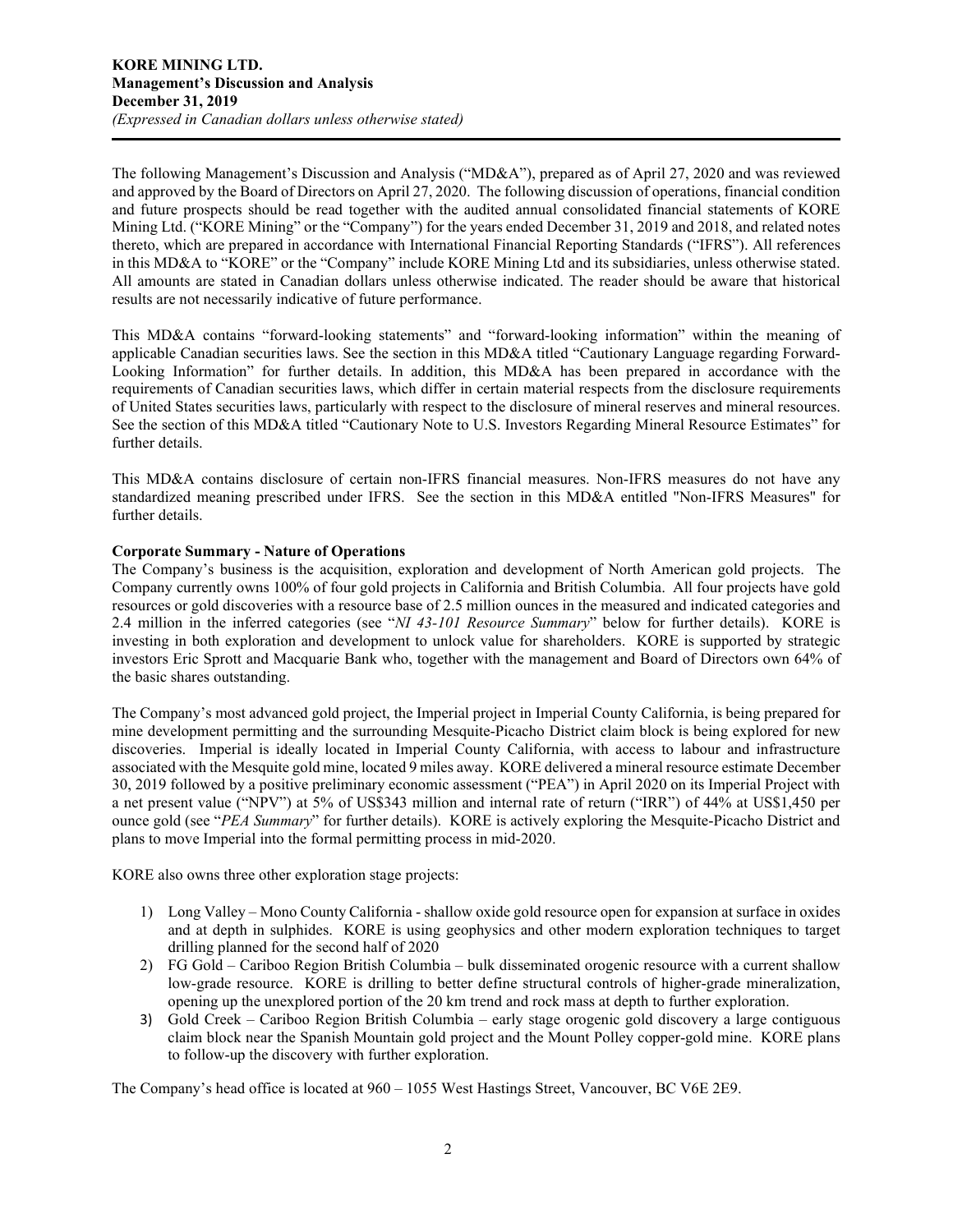The Company's common shares are listed for trading on the TSX Venture Exchange ("TSX-V") as a Tier 2 issuer under the symbol "KORE" in Canada and also trades in the United States on the OTCQB under the stock symbol "KOREF" and on the Frankfurt Stock Exchange under the symbol "EUSA".

# **2019 Q4 Highlights**

During the three months ended December 31, 2019, the Company accomplished the following:

- Appointed Marc Leduc as Chief Operating Officer ("COO"). Mr. Leduc is a heap leach expert with California gold mine permitting experience;
	- o Granted 500,000 options exercisable at \$0.29 per share and a term of five years to the new COO;
- Listed on the OTCQB under the symbol 'KOREF' thus enabling better access for US investors to participate in KORE;
- Executed an amendment to the Newmont Goldcorp agreement for the acquisition of Imperial whereby the Company can now settle its US\$1,000,000 obligation on announcement of a PEA or similar study with common shares, giving KORE more flexibility on cash in 2020. The PEA was announced in April 2020, triggering this obligation to issue shares.
- Completed an amended National Instrument 43-101 Technical Report and mineral resource estimate for the Company's 100% owned Long Valley Project. The revised Indicated resource of 1,247,000 ounces and Inferred resource of 486,000 ounces are from 66.8 million tonnes of 0.58 grams per tonne and 23.6 million tonnes of 0.65 grams per tonne respectively. See "*Long Valley Resource Estimate*" for more details.
- Completed a new National Instrument 43-101 Technical Report and mineral resource estimate for the Company's 100% owned Imperial oxide gold project which sets out an indicated resource of 877,000 ounces and an inferred resource of 1,336,000 ounces from 45.7 million tonnes of 0.59 grams per tonne gold and 90.9 million tonnes of 0.46 grams per tonne gold respectively. See "*Imperial Resource Estimate*" for more details.

# **2019 Overview**

# *Imperial Expansion & Resource Estimate*

2019 the Company made significant progress on its Imperial project, including staking an additional 1,005 claims on the highly prospective 28km trend that hosts the Imperial project and connect it between the nearby Mesquite Mine (operated by Equinox Gold Corp) and Picacho Mine (mined out by Glamis Gold in 2002), published a 43-101 Technical Report on the Imperial project ("Imperial 43-101"), followed by PEA results in April 2020, showing an NPV5% US\$343 million with an IRR of 44% at US\$1,450 per ounce gold.

#### *Strategic Financing*

The Company was successful in 2019 and raised over \$7.4 million primarily through two key strategic financings:

- In May 2019, the Company completed a financing with Macquarie Bank Ltd and its affiliates for \$4 million investment, including the issuance of a 1% net smelter royalty ("NSR") on the Imperial Project and the issuance of 6,000,000 common share at \$0.25 per share, ultimately bringing Macquarie on board as a strategic partner
- In August 2019, the Company brought on another partner in the form of \$3 million strategic investment from Mr. Eric Sprott through a private placement of 10,000,000 shares at \$0.30 per share

# *Additions to the team*

Throughout 2019, the Company strengthened its team by bringing on board Scott Trebilcock as President, CEO and Director, Marc Leduc as Chief Operating Officer, and Jessica Van Den Akker as CFO. They have joined the current board and management including James Hynes as Chairman and Robert (Don) MacDonald, Harry Pokrandt, Adrian Rothwell and Brendan Cahill as directors of the Company. Between Board and management, the team is very aligned with KORE shareholders, owning over 48% of the undiluted shares of KORE.

#### **Outlook**

The Company's primary focus in 2020 is the economic assessment and re-start of permitting of the Imperial Project, as a follow up to the Company's PEA. The Company is also investing in exploration of the new Imperial claims, Long Valley, and FG projects with drilling started at FG Gold in Q1 2020. In addition to the exploration at these Properties,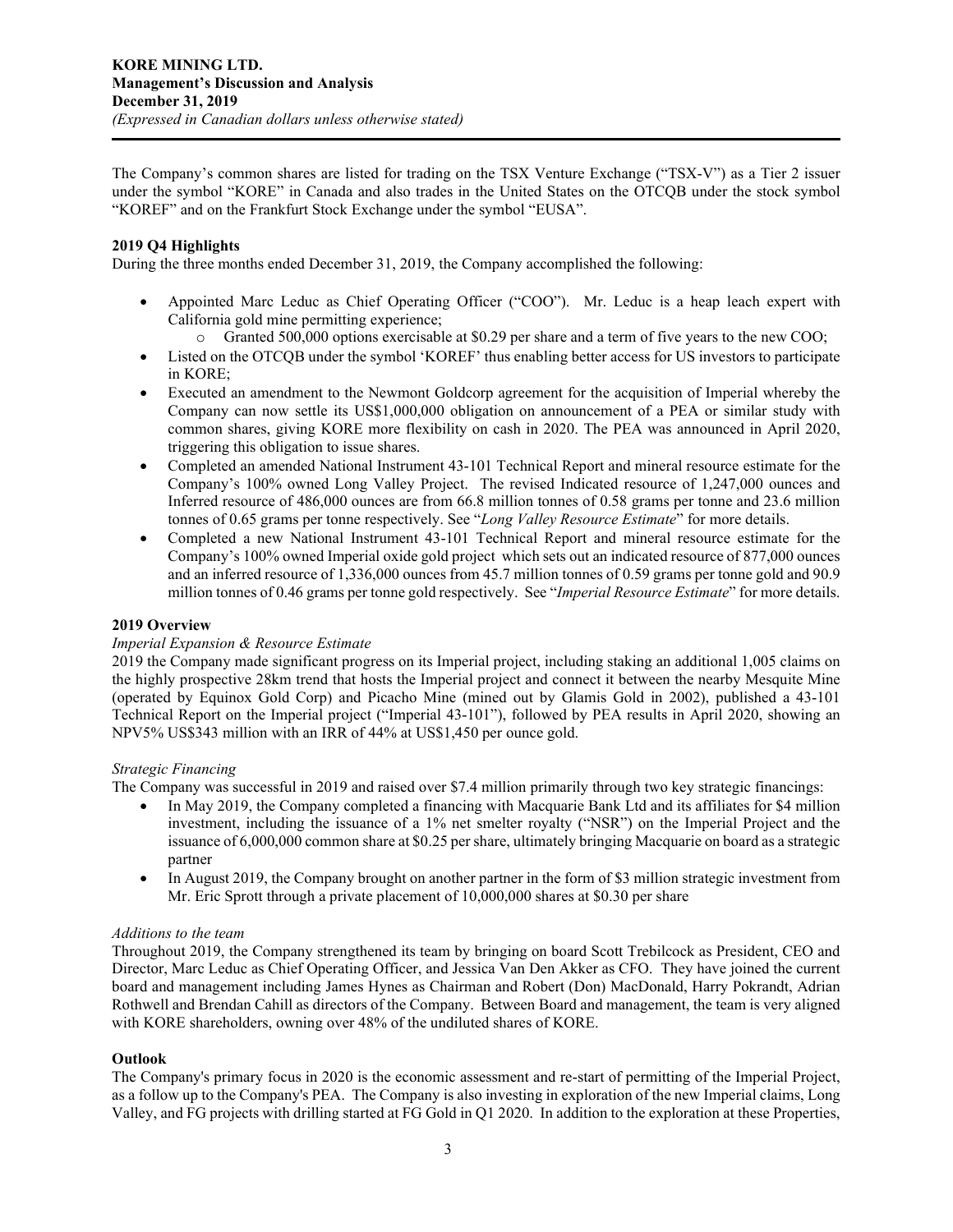the Company may evaluate other prospects worthy of exploration and development. The ability of the Company to do so is contingent upon its ongoing ability to raise the risk capital necessary to advance such prospects.

In March 2020 the World Health Organization declared coronavirus COVID-19 a global pandemic. This contagious disease outbreak, which has continued to spread, and any related adverse public health developments, has adversely affected workforces, economies, and financial markets globally, potentially leading to an economic downturn. It is not possible for the Company to predict the duration or magnitude of the adverse results of the outbreak and its effects on the Company's business or ability to raise funds, however there has been no significant impact on the Company to date.

# *Marc Leduc, is the Company's designated Qualified Person for this MD&A within the meaning of National Instrument 43-101 and has reviewed and approved the technical information described herein.*

## *Project Summaries*

## *Imperial, California, USA*

Imperial is located in Imperial County, southeastern California 26 miles northwest of the city of Yuma, Arizona, and 45 miles east-northeast of El Centro, California. The operating Mesquite Mine and the closed Picacho Mine are located roughly 10 miles to the west and east, respectively, and the closed American Girl Mine is about 8 miles south of the property.

Imperial consisted of 370 lode claims, 281 millsite claims and 3 placer claims for a total of 654 claims covering a total area of approximately 5,721 acres. In September 2019, the Company staked the Mesquite-Picacho District consisting of 1,005 new claims covering approximately 20,411 acres bringing the Company's total in the region to 26,132 acres. The claims were staked to capture the entire gold trend that connects Equinox's operating Mesquite mine to Imperial and then continuing onto the now closed Picacho mine. The trend is underexplored and has the potential to host additional gold deposits. The claims are administered by the U.S. Bureau of Land Management ("BLM") on federally owned lands. The unpatented mining claims (new and historic) are all in good standing with all holding fees paid for the current year. The claims will remain in effect for as long as the claim holding fees are paid to both the U.S. government and the county. The claims must also be maintained by ensuring that the claim posts and location notices are properly upright and visible.

#### *PEA Summary*

In April 2020, the Company announced the results of its PEA on the Imperial project – see the April 6, 2020 news release on the Company's website for full information and disclaimers. The PEA was prepared in accordance with National Instrument 43-101 ("**NI 43-101**") by Global Resource Engineering (Denver) ("GRE") - Terre Lane, RMSME MMSAQP, Todd Harvey, PhD, RMSME and supported by Geo-Logic Associates - Monte Christie, GE PE. The team was led by Marc Leduc, P.Eng. the COO of KORE Mining.

Note that a PEA is preliminary in nature, includes inferred mineral resources that are considered too speculative geologically to have the economic considerations applied to them that would enable them to be categorized as mineral reserves, and there is no certainty that the PEA will be realized. Mineral resources that are not mineral reserves do not have demonstrated economic viability. This PEA is a conceptual study, and the disclosure in this MD&A contains forward-looking information about potential future results and events. Please refer to the cautionary statements in the footnotes below and the Cautionary Statements located at the end of this news release, which include associated assumptions, risks, uncertainties and other factors.

Unless otherwise stated, all masses are in short tons, which is the equivalent to 2,000 pounds or 907.2 kilograms.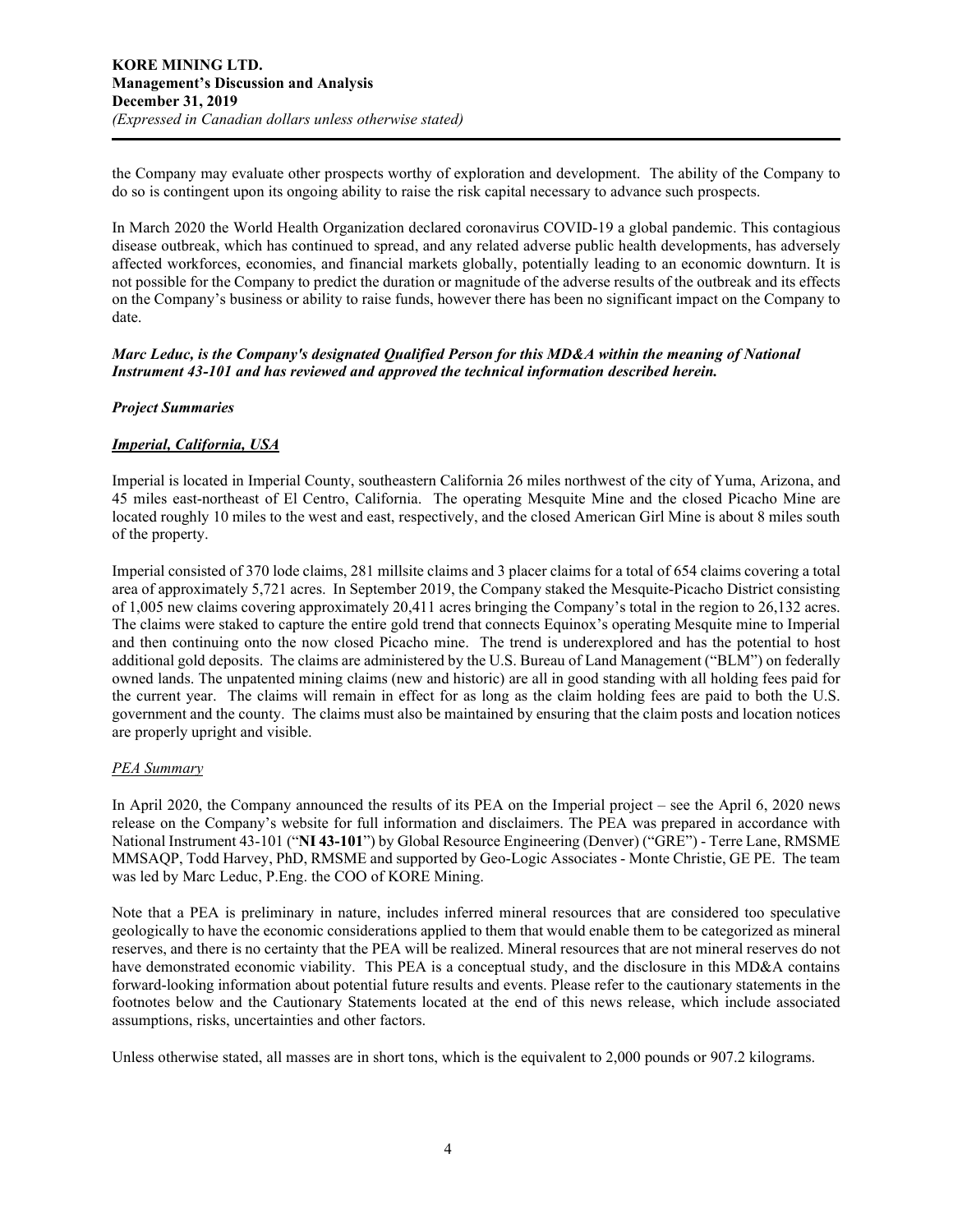| <b>Economics</b>                                       |                           | <b>Pre-Tax</b> | Post-Tax |
|--------------------------------------------------------|---------------------------|----------------|----------|
| Net present value (NPV <sub>5%</sub> ) at 0.75C\$/US\$ | C\$ millions              | \$583          | \$457    |
| Net present value (NPV $_{5\%}$ )                      | US\$ millions             | \$437          | \$343    |
| Internal rate of return (IRR)                          | $\%$                      | 52%            | 44%      |
| Payback (undiscounted)                                 | vears                     | 2.3            | 2.7      |
| LOM avg. annual cash flow after tax & capital          | <b>US\$</b> millions      | \$104          | \$90     |
| LOM cumulative cash flow (undiscounted)                | US\$ millions             | \$694          | \$577    |
| Gold price assumption                                  | per ounce                 |                | \$1,450  |
| Mine life                                              | vears                     |                | 8        |
| Average annual mining rate                             | million tons/yr           |                | 43.4     |
| Average annual gold production                         | <i>thousand ounces/yr</i> |                | 146      |
| Total LOM recovered gold                               | million ounces            |                | 1.17     |
| Initial capital costs                                  | US\$ millions             |                | \$142    |

Life-of-mine ("LOM") calculation and "Mine Life" is defined as the duration of mining operations, 8 years. There are additional years of site work for residual leaching, washing, back-filling and reclamation modelled.

The following table demonstrates the post-tax sensitivities of NPV and IRR to gold price per ounce. The base case, highlighted in the table below, assumes US\$1,450 per ounce of gold:

| <b>Economic Sensitivities to Gold Prices (post-tax)</b> |                    |      |  |  |  |
|---------------------------------------------------------|--------------------|------|--|--|--|
| Per ounce of gold                                       | $(NPV5%)$ millions | IRR% |  |  |  |
| US\$1,300                                               | US\$234            | 34%  |  |  |  |
| <b>US\$1,450</b>                                        | <b>US\$343</b>     | 44%  |  |  |  |
| US\$1,600                                               | <b>US\$450</b>     | 52%  |  |  |  |
| US\$1,800                                               | <b>US\$590</b>     | 64%  |  |  |  |
| US\$2,000                                               | <b>US\$729</b>     | 75%  |  |  |  |

GRE notes that the Imperial Project has an abundant collection of data as a result of the exploration, engineering and environmental studies completed in the 1980s and 1990s. During that period, the Project had geotechnical drilling and modelling, heap leach designs, plant designs, surface water management designs, and hydrogeological modelling, to name just a few, that provided a credible data set to the project team. The Project also has metallurgical sampling and testing completed both by previous owners and an independent lab, reviewed by GRE, to support the initial engineering design. This data will act as an important background and aid in the design of future work on the project.

#### *Mining & processing*

The PEA presents an open-pit run-of-mine ("ROM") heap leach scenario where oxide ore is stacked on the leach pads directly from the mine and is not crushed, although the team considered several other scenarios. KORE management ultimately selected the scenario with the lowest pre-production capital. A more capital-intensive approach could yield a mine and processing plan with higher project NPV and gold production.

| <b>Mining Plan and Processing Summary</b> |                             |         |  |  |  |
|-------------------------------------------|-----------------------------|---------|--|--|--|
| Mine life                                 | vears                       |         |  |  |  |
| Mining rate                               | <i>average tons per day</i> | 124,000 |  |  |  |
| Strip ratio                               | waste: mineralization       | 2.8     |  |  |  |
| Total tonnage mined                       | million tons                | 3474    |  |  |  |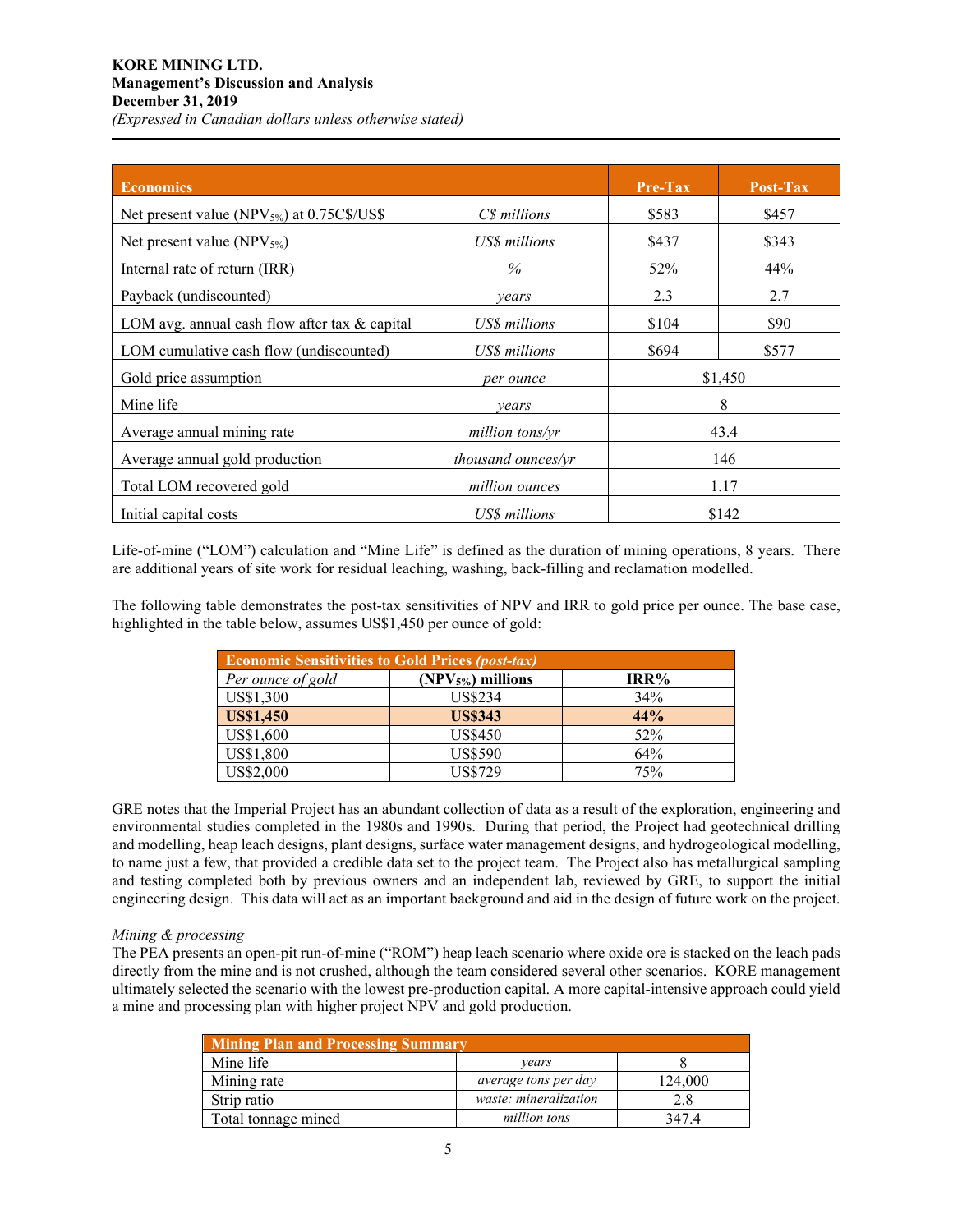| Total mineralized material mined | million tons                | 91.5   |
|----------------------------------|-----------------------------|--------|
| Heap leach stacking rate         | <i>average tons per day</i> | 33,000 |
| Average LOM grade                | gram per metric tonne       | 0.60   |
| Average LOM recovery             |                             | 73%    |

A detailed mine plan by year is included in the April 6, 2020 news release available on the Company's website.

#### *Operating Costs*

Mining costs for owner operated mining, processing and other costs were developed from a mix of first-principle engineering and benchmarked to the many ROM heap leach operations in California and nearby Nevada. The Imperial Project is located near a large skilled labour pool and on the same road and power infrastructure as the operating Mesquite mine, located nine miles away providing further confidence in the cost estimates.

| <b>Operating Costs <math>\overline{(LOM average)(1)}</math></b> |                   |        |  |  |
|-----------------------------------------------------------------|-------------------|--------|--|--|
| Mining costs (per ton mined)                                    | US\$/st mined     | \$1.47 |  |  |
| Mining costs                                                    | US\$/st processed | \$5.57 |  |  |
| Processing costs                                                | US\$/st processed | \$1.85 |  |  |
| G&A costs                                                       | US\$/st processed | \$0.74 |  |  |
| Total site operating costs                                      | US\$/st processed | \$8.16 |  |  |
| <b>Cash Costs * (Non-IFRS Measure)</b>                          |                   |        |  |  |
| Cash costs $(LOM)^*$                                            | USS/oz            | 8676   |  |  |

(1) Not including post-production reclamation and backfilling. See LOM description above

#### *Initial pre-production & sustaining capital costs*

Initial capital costs in the PEA are US\$142 million including a 25% contingency of US\$23.6 million. The initial mine fleet will be expanded in Year 1 of operations. Infrastructure costs are low due to the proximity of road, water and power infrastructure. Initial capital also assumes KORE is the owner-operator of all equipment. Further enhancements may be possible with contract mining or processing of the gold from the carbon columns at an off-site treatment plant. Sustaining capital is mainly for heap leach pad expansion and additional mining equipment.

| <b>Pre-Production and Sustaining Capital Costs (US\$ millions)</b> |         |  |  |
|--------------------------------------------------------------------|---------|--|--|
| Mining and mine infrastructure                                     | \$35.3  |  |  |
| Heap leach pads and plant                                          | \$47.0  |  |  |
| Infrastructure and G&A                                             | \$15.7  |  |  |
| Working capital                                                    | \$7.6   |  |  |
| Contingency (25%)                                                  | \$23.6  |  |  |
| Pre-production mining                                              | \$12.6  |  |  |
| <b>Total Pre-Production Cost</b>                                   | \$141.8 |  |  |
| LOM sustaining capital                                             | \$60.2  |  |  |
| Closure incl. backfill (1)                                         | \$144.6 |  |  |

(1) Closure cost includes final backfilling of the open pit and site reclamation to California's regulated standards. The cost includes US\$107 million in mining cost, US\$12 million in site operating G&A during back-filling of the final pit, in addition to US\$25 million in other site closure costs. Backfill will return the site to plus 25 feet of original topography while re-establishing natural desert washes (drainages). A 95-million-ton clean alluvial sand and gravel stockpile remain and serve as an aggregate source for local and regional infrastructure. The balance of the closure cost is for normal non-backfill site closure costs to remediate disturbances, remove structures, etc.

#### *All In Sustaining Cost (Non IFRS Measure)*

All-in-sustaining costs ("**AISC**")\* are competitive with peer projects and in the second quartile when compared to the World Gold Council AISC cost metric. Imperial's AISC<sup>\*</sup> is built up as follows: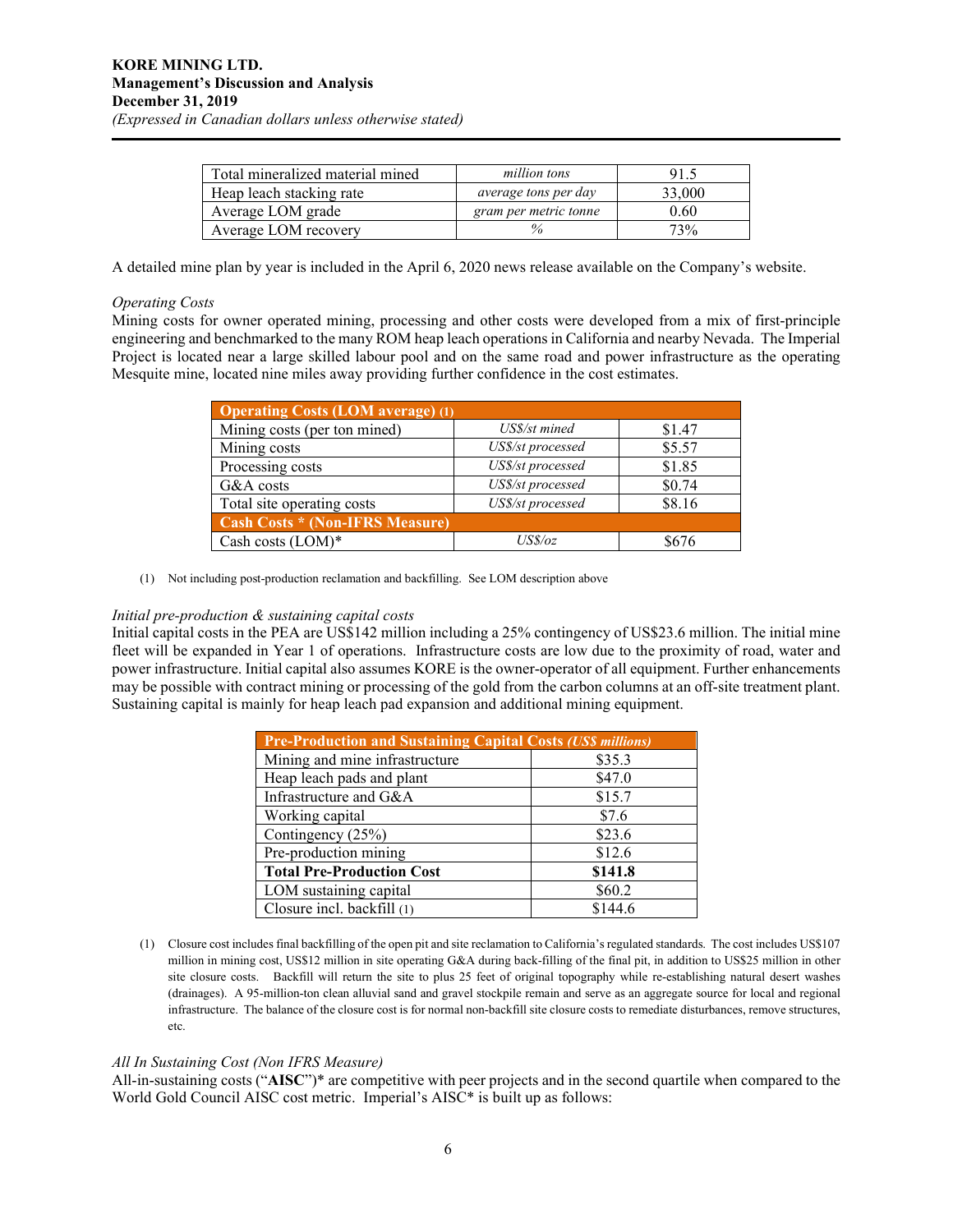| $AISC*$ per ounce  |                |
|--------------------|----------------|
| Operating cost (1) | <b>US\$647</b> |
| Royalties (2)      | <b>US\$29</b>  |
| Sustaining capital | <b>US\$52</b>  |
| Closure            | <b>US\$124</b> |
| Total AISC*        | <b>US\$852</b> |

- (1) Operating costs includes US\$5 per ounce offsite refining.
- (2) Royalties consist of: (a) 1% NSR royalty to Newmont-Goldcorp; and (b) 1% NSR royalty to Macquarie Bank that has a C\$6.75 million buyout before May 6, 2020.

#### *Imperial Resource Estimate*

In December 2019, the Company completed a new National Instrument 43-101 Technical Report ("Imperial Technical Report") and mineral resource estimate ("Imperial Resource Estimate") for the Company's 100% owned Imperial oxide gold project. The Imperial Resource Estimate is similar to the previously disclosed historic 2012 resource estimate in category, tonnes and grade. The report, titled *"Technical Report for the Imperial Gold Project, California, USA"* was prepared by SRK Consulting (Canada) Inc. and authored by Glen Cole, PGeo, Anoush Ebrahimi, PEng., and Mark Willow, PEng., each of whom is independent of the Company. The effective date of the Imperial Resource Estimate is December 30, 2019.

The Imperial Resource Estimate expressed in imperial units is as follows:

| <b>Classification</b>              | Quantity<br>$(900 \text{ tons})$ | <b>Grade Gold</b><br>(oz/t) | Contained<br>Gold ('000 oz) |
|------------------------------------|----------------------------------|-----------------------------|-----------------------------|
| Indicated                          |                                  |                             |                             |
| Grade Zone (Domains 100, 120)      | 50,379                           | 0.0174                      | 877                         |
| <b>Total Indicated</b>             | 50,379                           | 0.0174                      | 877                         |
| Inferred                           |                                  |                             |                             |
| Grade Zone (Domains 100, 110, 120) | 79,869                           | 0.0156                      | 1,245                       |
| Gravel with grade (Domain 200)     | 10,557                           | 0.0041                      | 43                          |
| Bedrock with grade (Domain 300)    | 9,748                            | 0.0050                      | 48                          |
| <b>Total Inferred</b>              | 100,174                          | 0.0133                      | 1.336                       |

Reported at a cut-off grade of 0.003 oz/ton Au using a price of US\$1,500 /oz Au inside a conceptual pit shell optimized using mining operating costs of US\$1.40 per ton, metallurgical and process recovery of 80%, combined processing and G&A costs of US\$2.30 per ton, US\$0.50 per ton of sustaining capital and overall pit slope of 45 degrees. All figures rounded to reflect the relative accuracy of the estimates.

The Imperial Resource Estimate expressed in metric units is as follows:

| <b>Classification</b>              | Quantity<br>$(900 \text{ tonnes})$ | <b>Grade Gold</b><br>(g/t) | Contained<br>Gold ('000 oz) |
|------------------------------------|------------------------------------|----------------------------|-----------------------------|
| Indicated                          |                                    |                            |                             |
| Grade Zone (Domains 100, 120)      | 45,703                             | 0.59                       | 877                         |
| <b>Total Indicated</b>             | 45,703                             | 0.59                       | 877                         |
| Inferred                           |                                    |                            |                             |
| Grade Zone (Domains 100, 110, 120) | 72,456                             | 0.54                       | 1,245                       |
| Gravel with grade (Domain 200)     | 9,577                              | 0.14                       | 43                          |
| Bedrock with grade (Domain 300)    | 8,843                              | 0.17                       | 48                          |
| Total Inferred                     | 90,876                             | 0.46                       | 1.336                       |

Reported at a cut-off grade of 0.1g/ton Au using a price of US\$1,500 /oz Au inside a conceptual pit shell optimized using mining operating costs of US\$1.54 per tonne, metallurgical and process recovery of 80%, combined processing and G&A of US\$2.53 per tonne, US\$0.55 per tonne of sustaining capital and overall pit slope of 45 degrees. All figures rounded to reflect the relative accuracy of the estimates.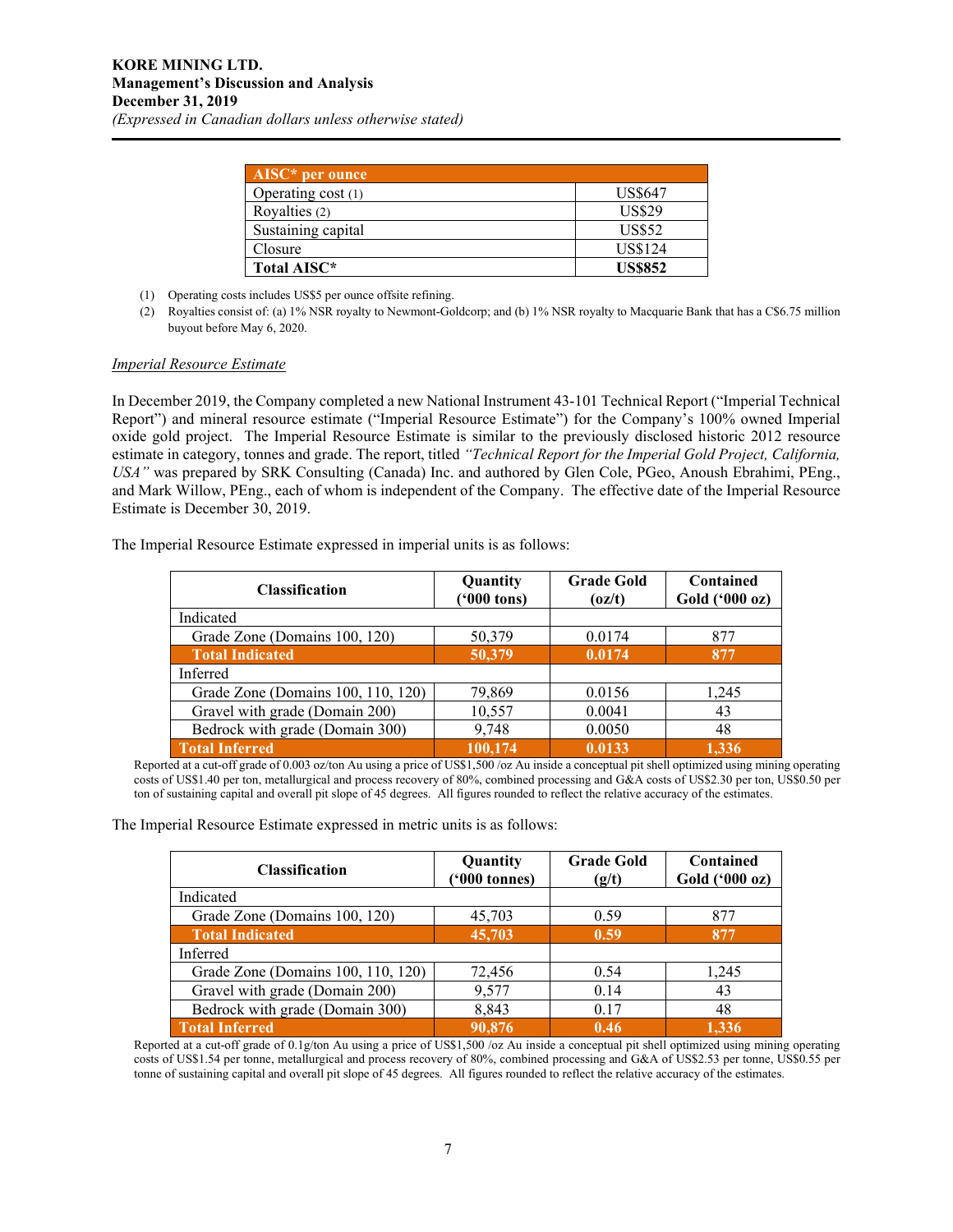The Imperial Resource Estimate considers 349 boreholes drilled by various operators during the period of 1987-1996. Gold grades were estimated by ordinary kriging constrained within modeled grade zone domain solids. Gold grades were estimated within each domain separately using capped composites from within that domain and applying appropriate search parameters. The authors of the Imperial Resource Estimate considered that the blocks located within the conceptual pit envelope show "reasonable prospects for economic extraction" and can be reported as a mineral resource.

## *Imperial History*

In March 2017, the Company purchased Imperial USA Corp. which owns the Imperial project ("Imperial") located in California. In settlement of the purchase price, the Company paid US\$50,000 which had been deposited previously with the Newmont Goldcorp (formerly Goldcorp) (the "Vendor") in November 2016 related to a Letter Agreement, and US\$100,000 on the date of closing the purchase. The agreement has provisions for two further payments to the Vendor, with US\$1,000,000 payable upon the announcement of a revised Preliminary Economic Assessment (PEA) or similar report and US\$1,000,000 payable 30 days after the date that gold is poured from ore the is mined from the related properties.

The Vendor retains a 1% net smelter return royalty on the property. The vendor has the option to receive shares in the Company in settlement of the remaining payments up to achieving a maximum 4.9% ownership interest in the Company, above which level further share consideration is at the option of the Company.

In November 2019, the Company entered into an amendment to the Imperial project purchase agreement where Newmont Goldcorp has agreed to accept common shares of the Company in settlement of a future US\$1,000,000 payment due on announcement of a PEA or similar report. This election by Newmont Goldcorp will expire in November 2020 and all other provisions of the agreement remain in full force.

In addition, the Company has committed to incur US\$5 million on the Imperial Project on or before March 2022, the fifth anniversary of the date of the Imperial Purchase Agreement of which US\$1,796,863 (\$2,344,580) has been incurred as of December 31, 2019. If the Company does not incur these expenditures in this time, the Company must then pay US\$1,000,000 to the Vendor to retain ownership.

In May 2019, the Company received an investment by Macquarie Bank Ltd and its affiliates (collectively, "Macquarie") of \$4,000,000. As part of the investment by Macquarie, Macquarie subscribed for 6,000,000 common shares and acquired a 1% NSR royalty (the "Macquarie Royalty") on the Imperial Project for a total cost of \$4,000,000. The agreement provides for certain rights for Macquarie to provide project development financing, rights of refusal and offer on additional royalty issuances and sales, and prescribes the proceeds to be used primarily to advance permitting of the Imperial Project. The Company maintains a right to buy back the Macquarie Royalty on the following terms: i) within 6 months of the closing date for the Macquarie Royalty, if the Company is acquired at a price of no less than \$0.75 per share, the Company may buy back the Macquarie Royalty for \$4,750,000; or ii) within greater than 6 months but less than 12 months of the closing date for the Macquarie Royalty, if the Company is acquired at a price of no less than \$1.00 per share, the Company may buy back the Macquarie Royalty for \$6,750,000.

# *Long Valley, California, USA*

The Long Valley Property is located in Mono County, east-central California, approximately 57 miles to the south of the town of Bridgeport and about 45 miles north of the town of Bishop, California. Both towns are connected by U.S. Highway 395, which passes a few miles west of the property. Access to the property from the highway is via a series of graded gravel roads. The claims are administered by the BLM on federally owned lands administered by the Inyo National Forest, U.S. Department of Agriculture. The surface rights in the area of the claims are owned by the U.S. government, with the area being subject to a surface grazing lease issued by the U.S. Forest Service.

In January and March 2020, KORE announced results from exploration programs at the Long Valley that defined a new exploration strategy for both oxides and sulphides. The ground re-logging, geophysics, mapping and field sampling generated data-driven, high priority oxide gold drill targets and defined clear targets for drilling sulphide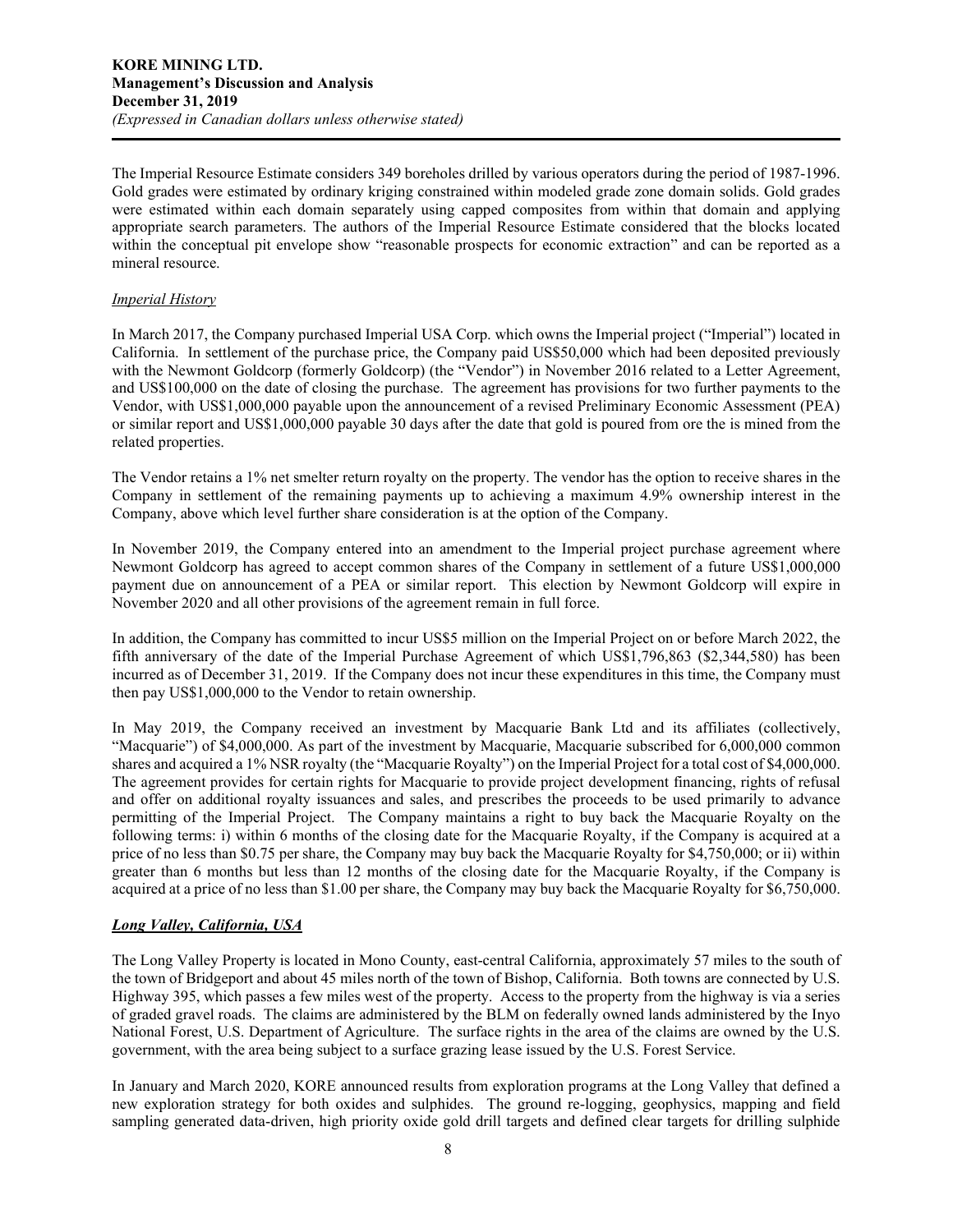"feeder" structures. KORE plans to drill the highest priority targets in 2020 subject to financing and permitting from the US Forest Service.

During the year ended December 31, 2019, the Company accrued \$197,926 as a recovery of costs on the Long Valley project pursuant to certain due diligence activities. This recovery was received in full subsequent to December 31, 2019.

#### *Long Valley Resource Estimate*

In 2019, KORE updated, pit-optimized resource estimate by Mine Development Associates ("MDA), titled "*Amended Technical Report & Resource Estimate for the Long Valley Project, Mono County, California, USA"* was prepared by Mine Development Associates and authored by Neil Prenn, PE., and Steven I Weiss, C.P.G., each of whom is independent of the Company. The effective date of the Technical Report is November 15, 2019.

The Long Valley Resource Estimate presented herein amends and replaces the April 25, 2018 estimate by Mine Development Associates.

| <b>Classification</b>  | Cut-Off<br>(oz / ton) | Quantity<br>$(900 \text{ tons})$ | <b>Grade Gold</b><br>$\left( \frac{\alpha}{\alpha} \right)$ ton) | Contained<br>Gold ('000 oz) |
|------------------------|-----------------------|----------------------------------|------------------------------------------------------------------|-----------------------------|
| Indicated              |                       |                                  |                                                                  |                             |
| Oxide                  | 0.005                 | 35,945                           | 0.018                                                            | 636                         |
| Transition             | 0.006                 | 4,263                            | 0.014                                                            | 59                          |
| Sulphide               | 0.006                 | 33,428                           | 0.017                                                            | 552                         |
| <b>Total Indicated</b> |                       | 73,635                           | 0.017                                                            | 1,247                       |
| Inferred               |                       |                                  |                                                                  |                             |
| Oxide                  | 0.005                 | 9,192                            | 0.020                                                            | 185                         |
| Transition             | 0.006                 | 1,314                            | 0.016                                                            | 21                          |
| Sulphide               | 0.006                 | 15,464                           | 0.018                                                            | 280                         |
| <b>Total Inferred</b>  |                       | 25,970                           | 0.019                                                            | 486                         |

Long Valley Mineral Resource Estimate – Imperial Units

Gold resources that are contained in a US\$1,500 per ounce optimized pit. Other pit optimization parameters summarised below in Note 1.

Long Valley Mineral Resource Estimate – Metric Units

| <b>Classification</b>  | Cut-Off<br>$(g / \text{tonne})$ | Quantity<br>$(900 \text{ tonnes})$ | <b>Grade Gold</b><br>$(g / \text{tonne})$ | Contained<br>Gold ('000 oz) |
|------------------------|---------------------------------|------------------------------------|-------------------------------------------|-----------------------------|
| Indicated              |                                 |                                    |                                           |                             |
| Oxide                  | 0.17                            | 32,609                             | 0.61                                      | 636                         |
| Transition             | 0.21                            | 3,867                              | 0.47                                      | 59                          |
| Sulphide               | 0.21                            | 30,325                             | 0.57                                      | 552                         |
| <b>Total Indicated</b> |                                 | 66,801                             | 0.58                                      | 1,247                       |
| Inferred               |                                 |                                    |                                           |                             |
| Oxide                  | 0.17                            | 8,339                              | 0.69                                      | 185                         |
| Transition             | 0.21                            | 1,192                              | 0.55                                      | 21                          |
| Sulphide               | 0.21                            | 14,029                             | 0.62                                      | 280                         |
| <b>Total Inferred</b>  |                                 | 23,560                             | 0.65                                      | 486                         |

Gold resources that are contained in a US\$1,500 per ounce optimized pit. Other pit optimization parameters below in Note 1:

Note 1: Pit optimization parameters include:

- Pit Slope degrees 45 degrees
- Mining US\$1.70 / ton mined
- Crushing US\$1.40 / ton processed
- Heap Leach US\$1.80 / ton processed
- Sulfide Mill US\$8.60 / ton processed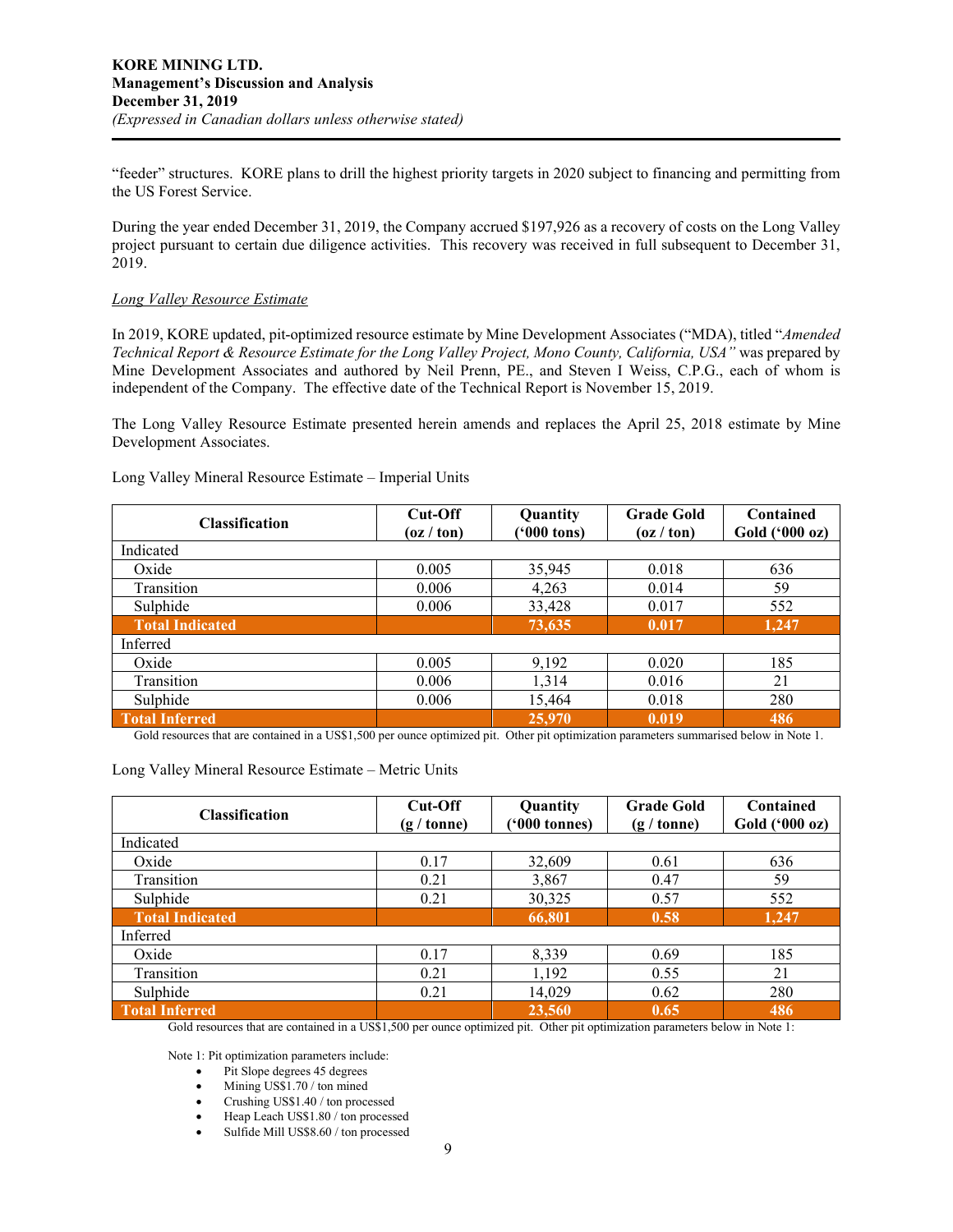- G&A US\$0.63 / ton processed
- Refining Cost US\$5 / oz Au produced
- Recovery (Oxide Less than 150' below surface) 80% heap recovery
- Recovery (Transition 150-200' below surface) 90% mill recovery
- Recovery (Sulfide Below sulfide surface) 90% mill recovery

Resources reported as oxide are the material situated above an oxide-sulfide boundary that was generally determined by recording the last occurrence of oxide minerals observed in the drill cuttings or core, and above a transition zone that occurs approximately between 150 and 200 feet (50 and 60 metres) below the surface. As such, not all material situated above this boundary can be considered as oxide in the context of metallurgical recovery, as it undoubtedly includes materials that will react differently metallurgically. The Company aims to develop a model that better defines the metallurgical characteristics of the deposit.

## *Long Valley History*

On March 31, 2017 the Company purchased 95 mining claims in the Long Valley area of California from Vista Gold (the "Vendor"). Upon closing, the Company paid US\$350,000 with provisions in the agreement for further payments of US\$500,000 due 30 days after commencement of commercial production and US\$500,000 payable on the 12-month anniversary of the commencement of commercial production. The Vendor has the option to receive shares in the Company in settlement of the outstanding payments. The mining claims were subsequently transferred to the Company's subsidiary, Kore USA Ltd.

The Vendor retained a net smelter return royalty on the claims ("the Seller NSR"). The Seller NSR provides for a royalty of 0.5% on sale of production when the price of gold is under US\$1,400/oz, 1.0% when the price of gold is between US\$1,401 to US\$1,600/oz and 2.0% when the price of gold is above US\$1,600/oz. The Company has the option to purchase 1% of the royalty when the price of gold is above US\$1,600/oz for US\$2 million if purchased prior to the announcement of a feasibility study or US\$4 million if repurchased prior to commencement of commercial production. There is also a further 1% net smelter return royalty to Royal Gold on any gold production from the property. The property is not subject to any other production royalties or encumbrances.

# *FG Project, British Columbia, Canada*

The 100% owned FG property ("FG Project") is an orogenic gold and early stage gold-copper porphyry project located in the Cariboo region of British Columbia, Canada. FG Project is located at the headwaters of the Horsefly River, 50 kms east of Horsefly, B.C. and consists of 35 contiguous claims (13,008 ha).

In February 2020, KORE announced a diamond drilling program had commenced at FG Gold. A minimum 2,000 meter drilling program was designed to test near-surface high-grade targets down structure from past drilling. The drill program was designed to define and delineate structural controls on existing higher-grade gold mineralization and target new higher-grade zones at depth. Shallow previous drilling leaves the host rock un-tested at depth and on the remainder of the 20-kilometer gold trend which is only partially explored. Results are pending at the time of publication.

#### *FG Resource Estimate*

The FG Project property has a resource estimate completed by K.V.Campbell of ERSi Earth Resource Surveys Inc. and G.H. Giroux of Giroux Consultants Ltd. in July 2015.

| FG Project Resource Estimate, July 2015 |               |               |         |                   |
|-----------------------------------------|---------------|---------------|---------|-------------------|
|                                         | Size (tonnes) | Grade $(g/t)$ | Au (oz) | Au Cutoff $(g/t)$ |
| Measured                                | 5,600,000     | 0.81          | 145,000 | 0.50              |
| Indicated                               | 9,570,000     | 0.76          | 231,000 | 0.50              |
| Total M&I                               | 15,170,000    | 0.78          | 376,000 |                   |
| Inferred                                | 27,493,000    | 0.72          | 634,900 | 0.50              |

# **FG Project Resource Estimate, July 2015**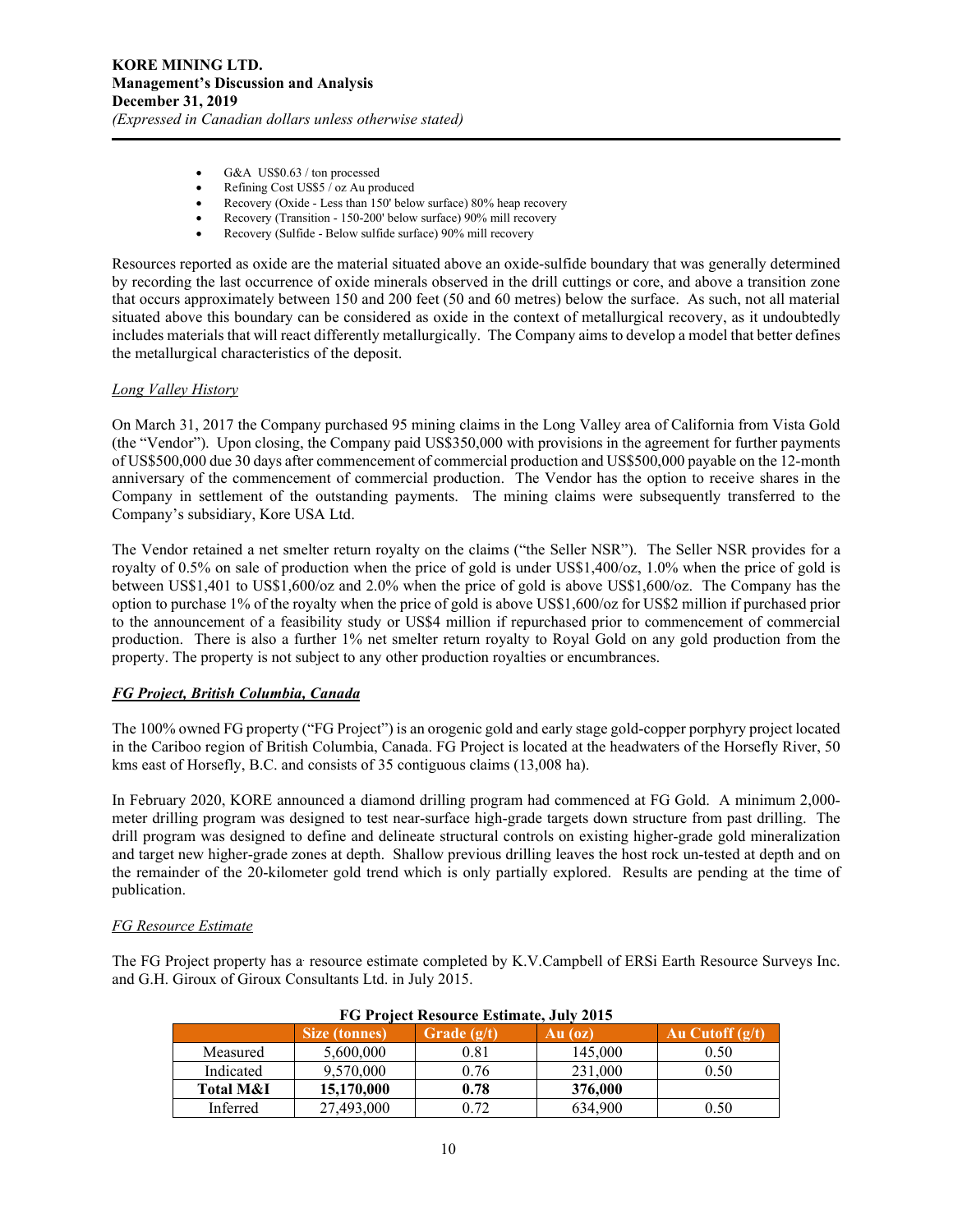Additional mineralization has been outlined over a 3 km strike length with five key zones of mineralization (NE Zone, Main Zone, SW Limb, Grouse Creek, Frasergold Creek) identified along a 10 km strike length of the sedimentary horizon. Further details on the gold resource can be found in the "NI 43-101 Technical Report, Frasergold Exploration Project, Cariboo Mining Division, dated July 27, 2015" available on SEDAR or on the Company's website.

The Project has also yielded highly prospective gold-copper porphyry targets within an intrusion called the Nova Zone. The Nova Zone, potentially 3.5 km by 1 km, was discovered in 2018 through compilation of historic soil geochemistry, and airborne geophysical studies. 2018 drilling demonstrated semi-massive and massive copper and iron sulphides and intersected (hole DDH-18-002) over 32 metres of 0.52% copper equivalent, including 8.65 metres of [1](#page-10-0).1% copper equivalent.<sup>1</sup> Gold grades as high as 5.70 g/t, copper grades as high as 1.01%, and silver grades as high as 4.98 g/t were encountered in drill core.

# *Gold Creek Project, British Columbia, Canada*

The 100% owned Gold Creek project ("Gold Creek") is located 2 km NE of the town of Likely in the Cariboo - the heart of British Columbia's historic "Gold Rush" district. Gold Creek consists of 34 claims totalling 9,673 ha and approximately 8 km to the NW of the Spanish Mountain deposit. Access is from Likely by an all-weather gravel road. The site has well developed infrastructure and is just 70km NE of Williams Lake, a major regional centre serviced by an airport and railway.

There is a 1% net smelter royalty on the property to a prior owner. The Company may purchase one-half of the royalty for \$1,000,000.

Compilation of historical drilling, soil sampling, and geophysics were completed by KORE in 2018. The Company determined that gold mineralization is closely correlated with elevated arsenic and contained within a greywacke rock unit. The higher-grade gold intercepts in drill holes within the projects "Camp Zone" show similarities to the highgrade zone of the nearby Spanish Mountain Gold Deposit (TSX Venture: SPA). A large portion of the resource and the highest grades at Spanish Mountain occur at the contact between the greywacke and argillites, similar to mineralization at Gold Creek.

Historic drilling at the Camp Zone, based on gold in soils anomalies, from 2011 and 2017 confirmed large widths of mineralization in the silicified greywacke from surface with multiple higher-grade vein intercepts within a lowergrade halo. Intercepts included 1.5m of 13.4 g/t (GC11-27 10.7m to 12.2m), 9m of 5.5g/t (GC17-34 16.0m to 25.0m), including 1.5m of 18.0g/t, and 84.65m of 1.0g/t (GC17-35 85.85m to 170.50m).

Arsenic in soils indicates an 8.5km long NW-SE trend that is coincident with the NW-SE trending Camp Zone. KORE tested several arsenic anomaly targets in 2018 with four drill holes for 940 meters. All four of the holes encountered broad zones of alteration and mineralization within the greywacke, interbedded with argillites, mudstones, and conglomerates. Hole GC18-36 intercepted 25.7m of 1.3g/t, including 3 metres of 8.6g/t gold near surface and Hole GC18-39 intercepted 1.5m of 32.2 g/t gold, within an overall intercept of 9.0m of 5.8 g/t gold. Visible gold was observed in the 3rd (GC18-038) and 4th (GC18-039) hole. Maps, sections and a table of drill holes completed are available in KORE news releases dated November 13 and December 4, 2018.

The 2018 KORE drilling combined with historical trenching extends the Camp Zone to over 400 metres along strike and is open along both strike and at depth.

<span id="page-10-0"></span><sup>1</sup> Cu equivalent calculated using metals prices at April 29, 2019: USD\$1,278/oz Au, \$14.77/oz Ag, \$2.90/lb Cu.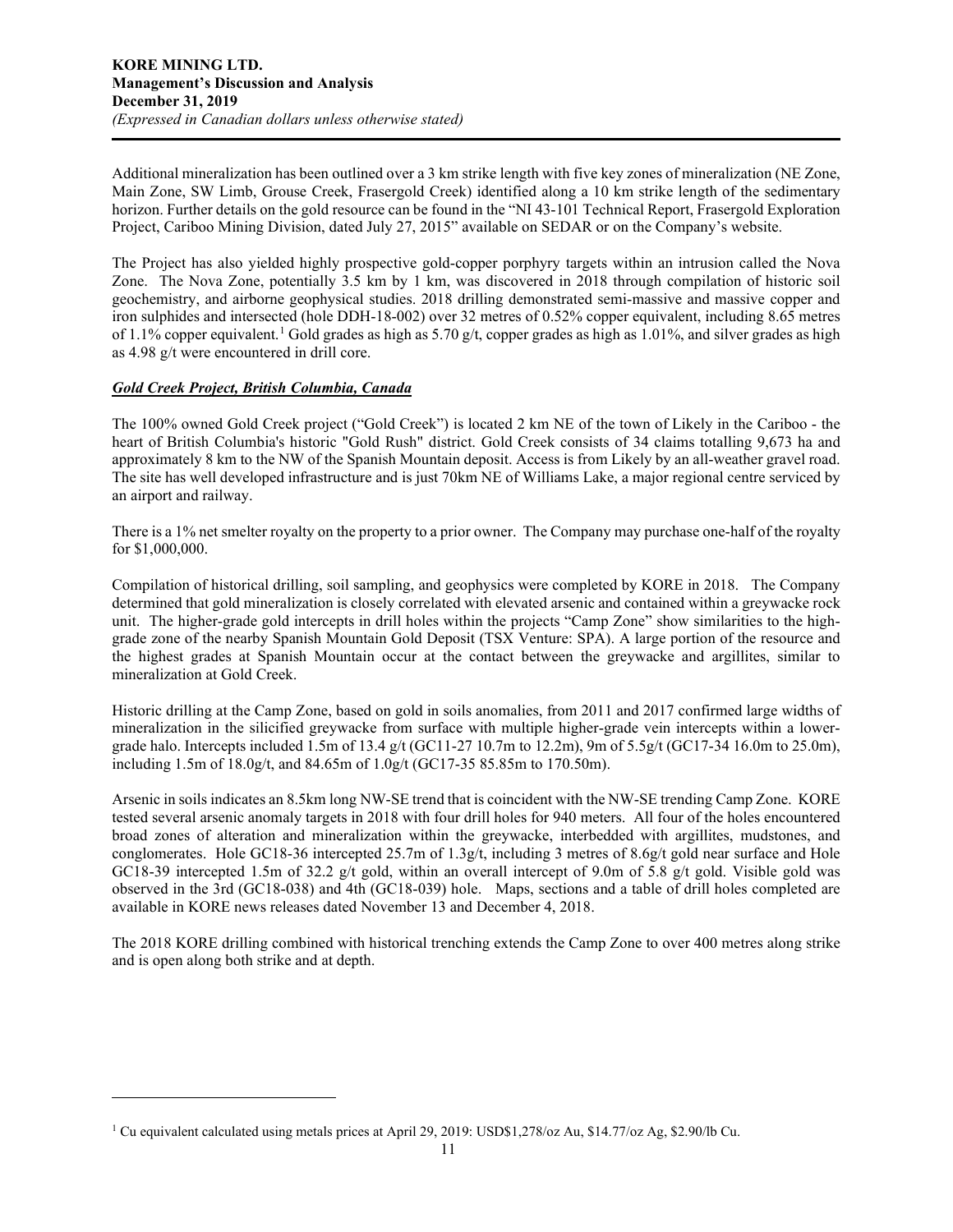# *NI 43-101 Resource Summary Estimate*

|                          | <b>Size</b> | Grade | Au        | Au Cut-off     |
|--------------------------|-------------|-------|-----------|----------------|
|                          | (tonnes)    | (g/t) | (oz)      | (g/t)          |
| Measured                 |             |       |           |                |
| FG Gold <sup>2</sup>     | 5,600,000   | 0.81  | 145,000   | 0.50           |
| <b>Total Measured</b>    | 5,600,000   | 0.81  | 145,000   |                |
| Indicated                |             |       |           |                |
| Long Valley <sup>3</sup> | 66,801,000  | 0.58  | 1,247,000 | $0.17 \& 0.21$ |
| $FG$ Gold <sup>2</sup>   | 9,570,000   | 0.76  | 231,000   | 0.50           |
| Imperial <sup>4</sup>    | 45,703,000  | 0.59  | 877,000   | 0.1            |
| Total Indicated          | 122,074,000 | 0.60  | 2,355,000 |                |
| <b>TOTAL M&amp;I</b>     | 127,674,000 | 0.61  | 2,500,000 |                |
| Inferred                 |             |       |           |                |
| Long Valley <sup>3</sup> | 23,560,000  | 0.65  | 486,000   | $0.17 \& 0.21$ |
| FG Gold                  | 27,493,000  | 0.72  | 634,900   | 0.50           |
| Imperial <sup>4</sup>    | 90,876,000  | 0.46  | 1,336,000 | 0.1            |
| <b>TOTAL INFERRED</b>    | 141,929,000 | 0.54  | 2,457,000 |                |

<span id="page-11-0"></span><sup>&</sup>lt;sup>2</sup> . "NI43-101 Technical Report, Frasergold Exploration Project, Cariboo Mining Division, BC" for Eureka Resources Inc. dated July 20, 2015 by K.V. Campbell of ERSi Earth Resource Surveys Inc. and G.H. Giroux of Giroux Consultants Ltd. See technical report for more details – available at www.koremining.com or www.sedar.com.

<span id="page-11-1"></span><sup>&</sup>lt;sup>3</sup> "Amended Technical Rep[o](http://www.koremining.com/)rt and Resource Estimate for the Long Valley Project, Mono County, California, USA" effective date Dec 18, 2019. Neil Prenn, P.E. and Steven I. Weiss, C.P.G. of Mine Development Associates. Oxide cut-off 0.17 g/t. Transition and sulphide cut-off 0.21 g/t. See technical report for more details – available at [www.koremining.com](http://www.koremining.com/) o[r www.sedar.com.](http://www.sedar.com/)

<span id="page-11-2"></span><sup>4</sup> "Revised Technical Report for the Imperial Gold Project, California, USA" dated December 30, 2019 by Anoush Ebrahimi - PEng., Glen Cole P.Geo. and Mark Willow - PEng. of SRK Consulting (Canada) Inc. See the technical report for more details – available a[t www.koremining.com](http://www.koremining.com/) o[r www.sedar.com.](http://www.sedar.com/)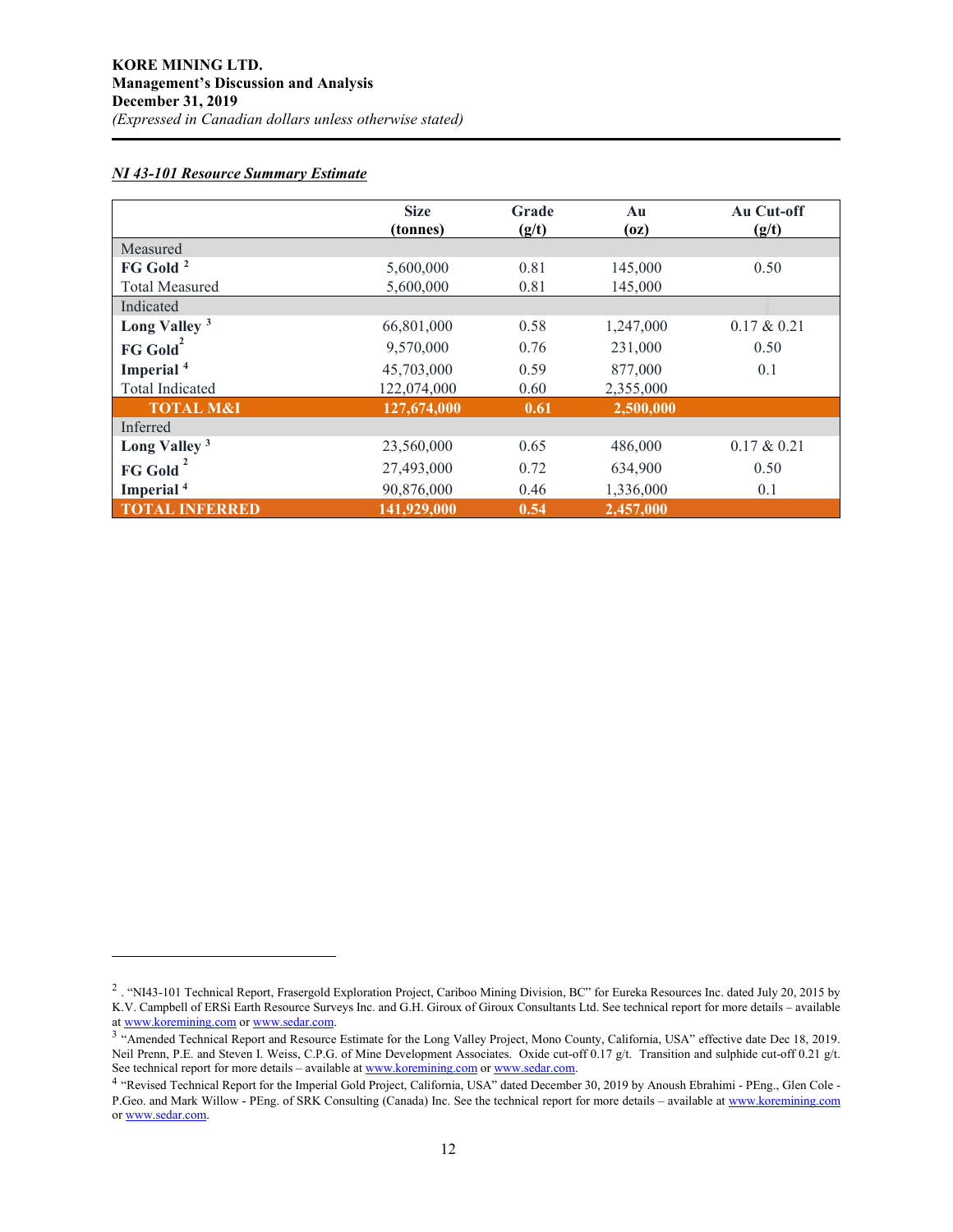# **Exploration & Evaluation Expenses**

Following is a summary of accumulated acquisition costs and exploration and evaluation expenses by project for the years ended December 31, 2019 and 2018:

| As at December 31, 2019                 | <b>Long Valley</b> | <b>Imperial</b> | <b>FG Gold-</b><br>Copper        | <b>Gold Creek</b> |  |
|-----------------------------------------|--------------------|-----------------|----------------------------------|-------------------|--|
| <b>Acquisition Costs</b>                | \$<br>504,271      | \$              | \$<br>370,607                    | \$<br>498,136     |  |
| For the year ended December 31, 2019    | <b>Long Valley</b> | <b>Imperial</b> | <b>FG Gold-</b><br><b>Copper</b> | <b>Gold Creek</b> |  |
| Exploration and evaluation expenses     |                    |                 |                                  |                   |  |
| Assay and sampling                      | \$<br>31,850       | \$.<br>5,740    | \$<br>10,432                     | \$                |  |
| Claim maintenance and staking           | 32,581             | 681,665         |                                  |                   |  |
| Engineering, metallurgy and             |                    | 219,101         |                                  |                   |  |
| geotechnical                            |                    |                 |                                  |                   |  |
| Environmental                           | 14,202             | 14,401          |                                  |                   |  |
| Geological and project evaluation       | 65,028             | 86,441          | 43,171                           | 12,859            |  |
| Geographic information system           |                    | 14,166          |                                  |                   |  |
| Geophysics                              |                    | 138,410         |                                  |                   |  |
| Permitting                              |                    | 101,098         |                                  |                   |  |
| Property taxes                          | 4,696              | 13,379          |                                  |                   |  |
| Travel                                  | 27,758             | 58,403          | 18,149                           | 5,648             |  |
| Cost recovery                           | (197, 929)         |                 |                                  |                   |  |
| Tax recovery $-$ BC Mineral Exploration |                    |                 |                                  |                   |  |
| Tax Credit                              |                    |                 | (103, 627)                       | (97, 739)         |  |
|                                         | S<br>(21, 814)     | \$1,332,804     | \$<br>(31,875)                   | (79, 232)         |  |

| As at December 31, 2018                                 | <b>Long Valley</b> | <b>Imperial</b> | <b>FG Gold-</b><br><b>Copper</b> | <b>Gold Creek</b> | <b>General</b><br><b>Exploration</b> |  |
|---------------------------------------------------------|--------------------|-----------------|----------------------------------|-------------------|--------------------------------------|--|
| <b>Acquisition Costs</b>                                | 527,374<br>\$      | \$216,675       | \$ 370,607                       | \$498,136         | S                                    |  |
| ended<br>the<br>For<br>year<br><b>December 31, 2018</b> | <b>Long Valley</b> | <b>Imperial</b> | <b>FG Gold-</b><br><b>Copper</b> | <b>Gold Creek</b> | <b>General</b><br><b>Exploration</b> |  |
| Exploration and<br>evaluation expenses                  |                    |                 |                                  |                   |                                      |  |
| Assay and sampling                                      | \$                 | \$              | \$<br>84,658                     | \$                | \$                                   |  |
| Claim maintenance                                       | 57,731             | 146,011         |                                  |                   |                                      |  |
| Engineering, metallurgy<br>and geotechnical             | 3,434              | 82,414          |                                  |                   | 1,881                                |  |
| Geographic information<br>system                        | 8,099              | 770             | 595                              |                   |                                      |  |
| Permitting                                              | 36,128             | 397,865         |                                  |                   |                                      |  |
| Geological & project<br>evaluation                      | 13,252             | 25,113          |                                  | 5,406             |                                      |  |
| Surveying                                               |                    | 2,646           |                                  |                   |                                      |  |
| Travel                                                  |                    |                 | 8,496                            |                   | 525                                  |  |
|                                                         | 118,644<br>S.      | 654,819<br>\$   | \$<br>93,749                     | \$<br>5,406       | 2,406<br>\$                          |  |

#### **Selected Annual Information**

The following is a summary of selected financial data for the Company for the three recent fiscal years ended December 31, 2019, 2018 and 2019, and should be read in conjunction with such financial statements, which have been prepared in accordance with IFRS: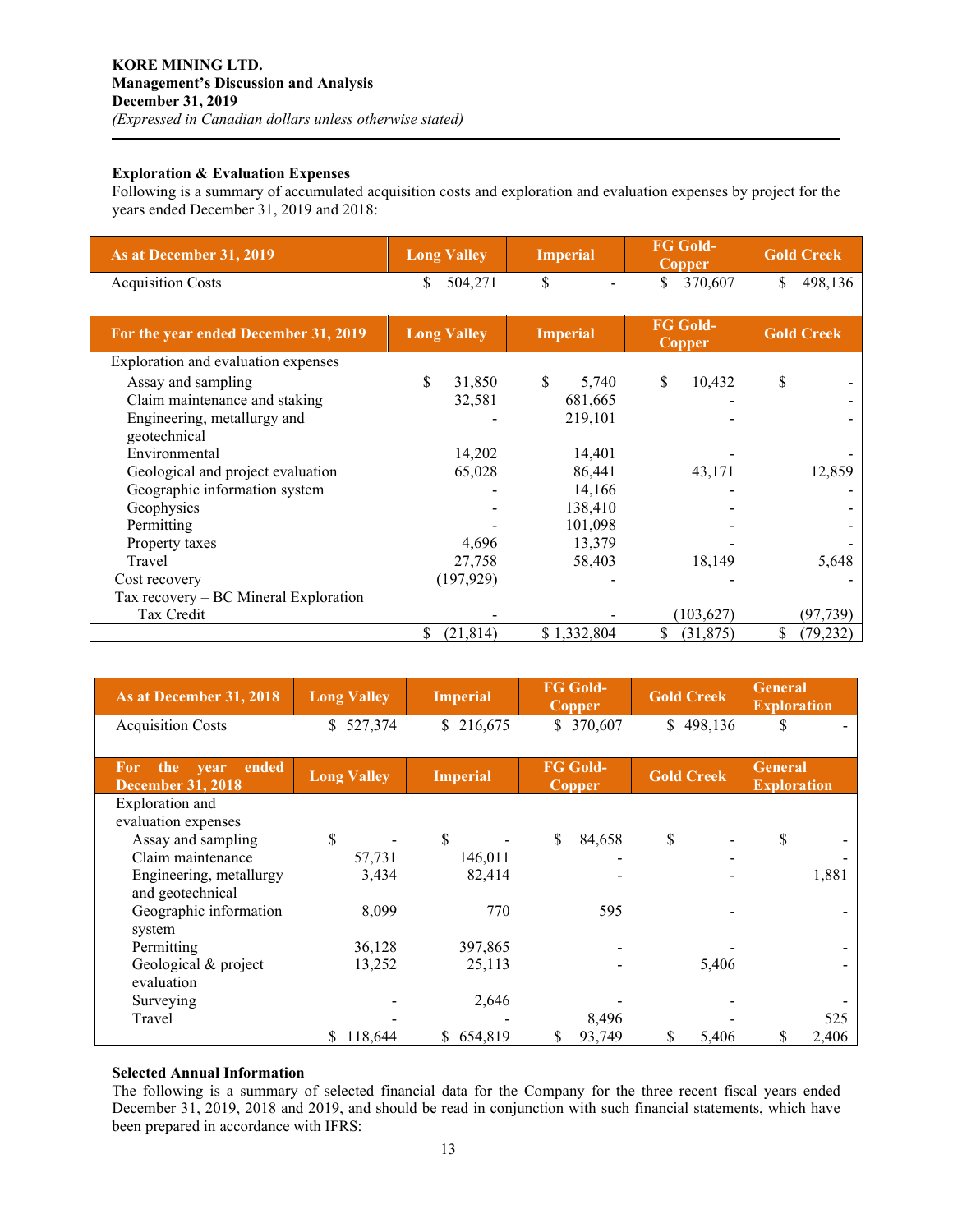| <b>Item</b>                                | <b>Fiscal Year</b><br><b>Ended December</b><br>31, 2019 | <b>Fiscal Year</b><br><b>Ended December</b><br>31, 2018 | <b>Fiscal Year</b><br><b>Ended December</b><br>31, 2017 |
|--------------------------------------------|---------------------------------------------------------|---------------------------------------------------------|---------------------------------------------------------|
| Net loss                                   | \$1,790,324                                             | \$4,505,122                                             | \$1,296,244                                             |
| Basic and diluted loss per common<br>share | \$0.02                                                  | \$0.07                                                  | \$0.09                                                  |
| Total assets                               | \$4,872,875                                             | \$2,174,535                                             | \$818,016                                               |

# **Results of Operations**

For the three months ended December 31, 2019

During the three months ended December 31, 2019, the Company's net loss was \$1,105,631 (2018 - \$3,077,613). The main contributors for the decrease were:

- Listing expense of \$2,136,955 was incurred in October 2018 in connection with the Company's RTO which was a non-recurring event.
- Exploration and evaluation expenses increased by \$81,777 for the three months ended December 31, 2019 to \$232,894 (2018 - \$151,117) as a result of increased activity primarily at Imperial and Long Valley.
- Professional fees increased by \$276,058 for the three months ended December 31, 2019 to \$293,451 (2018 \$17,393) as a result of increased activity at the Company's US operations.
- Share-based compensation costs decreased by \$188,454 for the three months ended December 31, 2019 to \$76,147 (2018 - \$307,828) as a result of the timing of grants and vesting of stock options in 2018 and 2019.

# For the year ended December 31, 2019

During the year ended December 31, 2019, the Company's net loss was \$1,790,324 (2018 - \$4,505,122). The main contributors for the decrease were:

- Listing expense of \$2,136,955 was incurred in October 2018 in connection with the Company's RTO which was a non-recurring event.
- Gain on royalty sale of \$2,140,749 was recorded in May 2019 in connection with the Company's sale of a royalty to Macquarie on the Imperial project, which was a non-recurring event.
- Exploration and evaluation expenses increased by \$324,860 to \$1,199,883 (2018 \$875,023) for the year ended December 31, 2019 as a result of increased exploration activity and additional staking of 1,005 claims in the Mesquite-Picacho district.
- Professional fees increased by \$477,037 to \$579,564 (2018 \$102,527) as a result of increased expenses for audit and tax as a result of becoming a public company, as well as increased legal assistance with the Company's US operations.
- Marketing and investor relations increased by \$480,777 to an expense of \$718,866 (2018 \$238,089) as a result of increased campaigns and conferences to increase the profile of KORE since becoming a public company in October 2018.

# **Summary of Quarterly Results**

The following table shows selected quarterly financial information for each of the last eight quarters:

|                        |                                             | <b>Dec 31,</b><br>2019 | <b>Sep 30,</b><br>2019 | <b>Jun 30,</b><br>2019 | <b>Mar 31,</b><br>2019 | Dec 31,<br>2018 | Sept 30,<br>2018 | <b>Jun 30,</b><br>2018 | <b>Mar 31,</b><br>2018 |
|------------------------|---------------------------------------------|------------------------|------------------------|------------------------|------------------------|-----------------|------------------|------------------------|------------------------|
| Net<br>$(\text{loss})$ | mcome                                       | (\$1,105,631)          | (\$1,728,325)          | \$1,555,871            | $(\$512,239)$          | (\$3,077,613)   | (S514.213)       | (S477, 407)            | $($ \$435,889)         |
| Basic                  | and<br>diluted earnings<br>(loss) per share | $(\$0.01)$             | $(\$0.02)$             | \$0.02                 | $(\$0.01)$             | (S0.04)         | (S0.03)          | (S0.03)                | (S0.01)                |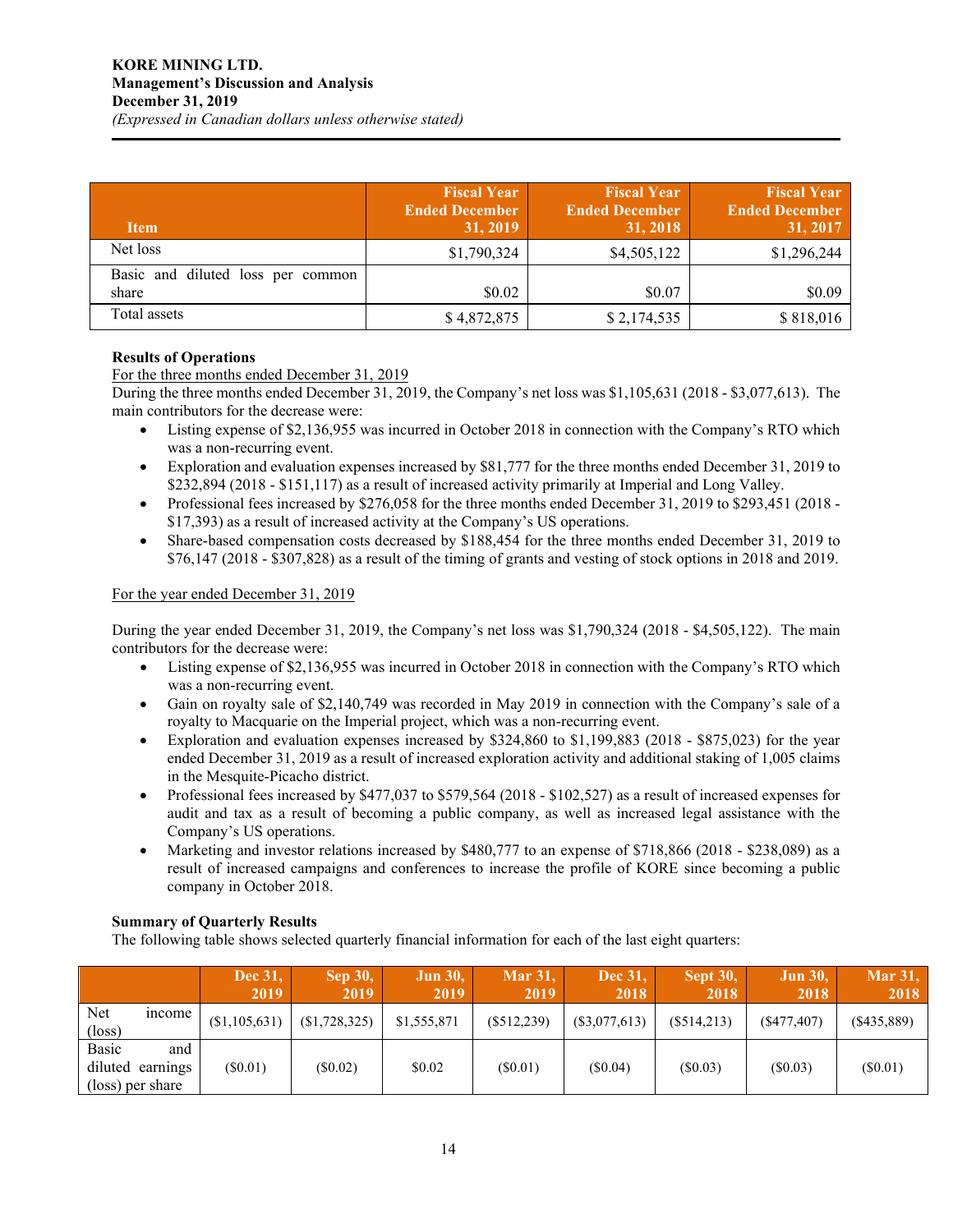## **Liquidity, Capital Resources and Going Concern**

The consolidated financial statements have been prepared on a going concern basis which assumes that the Company will be able to realize its assets and discharge its liabilities in the normal course of business for the foreseeable future. The continuing operations of the Company are dependent upon the Company's ability to arrange adequate financing in the near term. However, there can be no assurance that the Company will be able to obtain adequate financing in the future or that the terms of such financing will be favourable. If adequate financing is not available when required, the Company may be required to delay, scale back or eliminate various programs and may be unable to continue operations. The Company will seek such additional financing through debt or equity offerings, but there can be no assurance that such financing will be available on terms acceptable to the Company or at all.

As at December 31, 2019, the Company had a cash balance of \$3,133,623 and working capital of \$2,753,677 with current liabilities of \$707,361. The Company has incurred losses since inception and does not generate any cash inflows from operations. For the year ended December 31, 2019, cash used in operating activities totaled \$3,999,132.

The Company's ability to continue to meet its obligations and carry out its planned exploration activities for at least the next twelve months is uncertain and dependent upon the continued financial support of its shareholders and on securing additional financing. There is, however, no assurance that any such initiatives will be sufficient and, as a result, there is significant doubt regarding the going concern assumption and, accordingly, the ultimate appropriateness of the use of accounting principles applicable to a going concern. The Company's consolidated financial statements do not reflect the adjustments to the carrying values of assets and liabilities and the reported expenses and balance sheet classifications that would be necessary if the Company were unable to realize its assets and settle its liabilities as a going concern in the normal course of operations for at least 12 months following the year end. These adjustments could be material.

## *Cash Used In Operating Activities*

Net cash used in operating activities during the year ended December 31, 2019 was \$3,999,132 (2018 - \$1,901,767). Cash used in operating activities primarily related to operations during the year, including exploration and evaluation expenses, professional fees, management fees and marketing costs, as well as the settlement of outstanding liabilities.

# *Cash Provided by (Used In) Investing Activities*

Total cash provided by investing activities during the year ended December 31, 2019 was \$2,348,745 (2018 – (\$165,421)), related to the sale of the royalty to Macquarie on the Imperial project for \$2,500,000.

## *Cash Generated by Financing Activities*

Total net cash generated by financing activities during the year ended December 31, 2019 was \$4,779,215 (2018 - \$2,011,643), which consisted primarily of two private placements in 2019, being \$1,500,000 from Macquarie and \$3,000,000 from Eric Sprott.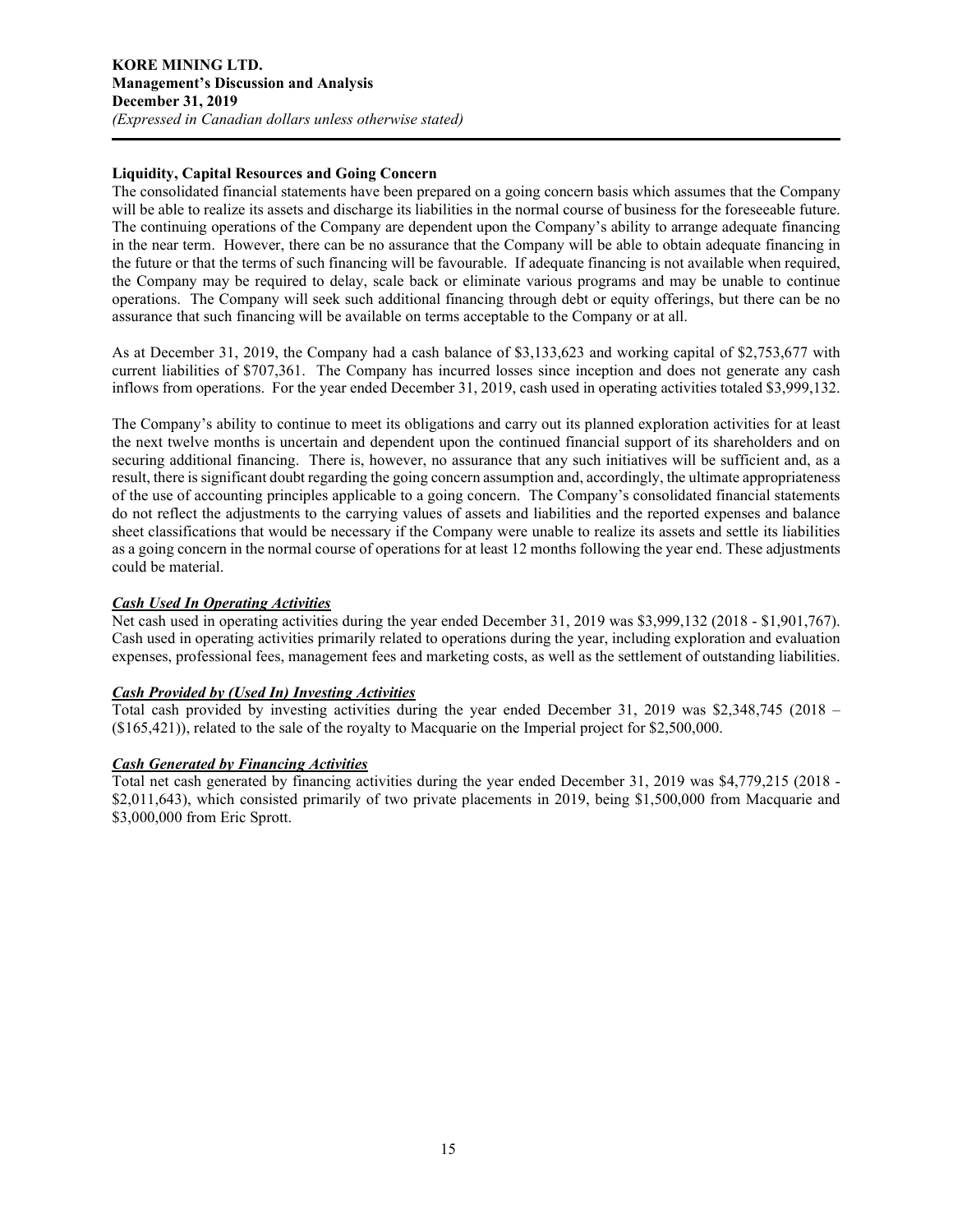## **Outstanding Share Data**

The Company's authorized share capital consists of an unlimited number of common shares without par value. At December 31, 2019, there were 88,841,914 shares issued and outstanding.

As of the date of this MD&A, the following shares, warrants and options were outstanding:

|                                 | Number of<br><b>Shares/Options/Warrants</b> | <b>Exercise Price</b> | <b>Expiry Date</b> |
|---------------------------------|---------------------------------------------|-----------------------|--------------------|
| Issued and Outstanding Shares   | 89,246,674                                  |                       |                    |
| Warrants                        | 121,500                                     | \$1.25                | June 10, 2020      |
| Agents' Warrants                | 308,000                                     | \$0.50                | October 21, 2020   |
| Warrants                        | 2,200,000                                   | \$0.75                | October 21, 2020   |
| <b>Stock Options</b>            | 300,000                                     | \$0.50                | November 2, 2021   |
| <b>Stock Options</b>            | 1,250,000                                   | \$0.50                | November 1, 2023   |
| <b>Stock Options</b>            | 2,595,240                                   | \$0.14                | January 12, 2024   |
| <b>Stock Options</b>            | 150,000                                     | \$0.25                | May 9, 2024        |
| <b>Stock Options</b>            | 2,600,000                                   | \$0.27                | July 3, 2024       |
| <b>Stock Options</b>            | 500,000                                     | \$0.29                | October 18, 2024   |
| Fully Diluted at April 27, 2019 | 99,271,414                                  |                       |                    |

#### **Financial Instruments and risk management**

#### **Financial Risk Management**

The Company may be exposed to risks of varying degrees of significance which could affect its ability to achieve its strategic objectives. The main objectives of the Company's risk management processes are to ensure that risks are properly identified and that the capital base is adequate in relation to those risks. The principal risks to which the Company is exposed are described below (See Note 2).

#### **a.** Credit risk

Credit risk is the risk of potential loss to the Company if a counterparty to a financial instrument fails to meet its contractual obligations. The Company's credit risk is primarily attributable to its cash.

The Company has assessed its exposure to credit risk on its cash and has determined that such risk is minimal. The majority of the Company's cash is held with reputable financial institutions in Canada.

**b.** Liquidity risk

Liquidity risk is the risk that the Company is not able to meet its financial obligations as they fall due. As at December 31, 2019, the Company had working capital of \$2,753,677, and it does not have any long term monetary liabilities. The Company will seek additional financing through debt or equity offerings, but there can be no assurance that such financing will be available on terms acceptable to the Company or at all. The Company's approach to managing liquidity risk is to ensure that it will have sufficient liquidity to meet liabilities when they fall due. As at December 31, 2019, the Company had cash of \$3,133,623 to settle current liabilities of \$707,361. The Company's financial liabilities have contractual maturities of 30 days or are due on demand and are subject to normal trade terms. See *Liquidity, Capital Resources and Going Concern"* for more information.

**c.** Interest rate risk

Interest rate risk is the risk arising from the effect of changes in prevailing interest rates on the Company's financial instruments. The Company holds its cash and cash equivalents on which it earns variable rates of interest, and may therefore be subject to a certain amount of risk, though this risk is considered by management to be immaterial.

**d.** Foreign currency risk

Foreign currency risk is the risk that the fair value of, or future cash flows from, the Company's financial instruments will fluctuate because of changes in foreign exchange rates. The Company maintains its cash reserves in Canadian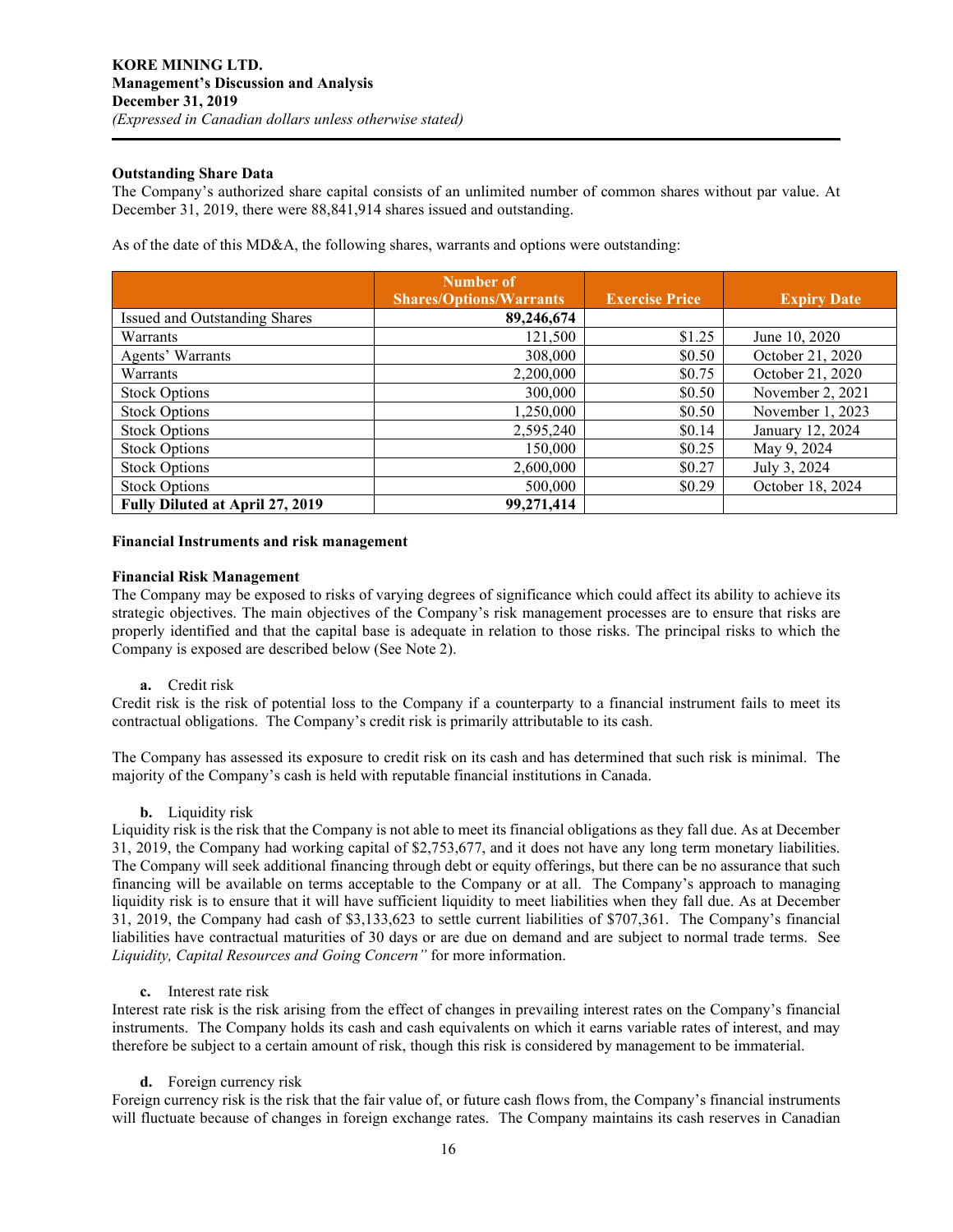and United States dollars. The portion of the Company's funds held in US dollars are subject to fluctuations in foreign exchange rates.

At December 31, 2019, the Company has certain monetary items denominated in United States dollars. Based on these net exposures, a 10% appreciation or depreciation of the Canadian dollar against the United States dollar would result in an increase or decrease of \$34,892 in the Company's net loss.

#### **Fair Values**

The carrying values of cash, deposits and other receivables and trade and other accounts payable approximate fair values due to their short-term to maturity nature or the ability to readily convert to cash.

#### **Related party transactions and balances**

During the year ended December 31, 2019, the related party transactions (excluding key management compensation) were as follows:

a) A company owned by a relative of a director and officer provided marketing consulting services of \$28,250 (2018 - \$44,740) for the year ended December 31, 2018.

b) Advances of \$200,000 were provided by a director and CEO as of December 31, 2018 which was settled in full during the year ended December 31, 2019.

c) Amounts owing to related parties are unsecured, non-interest bearing and due on demand. As at December 31, 2019, \$95,332 (2018 - \$635,746) is due to related parties.

#### **Key management compensation**

Key management are those personnel having the authority and responsibility for planning, directing and controlling the Company and include the Chairman, President & Chief Executive Officer, Chief Financial Officer, Chief Operating Officer and Directors. For the year ended December 31, 2019, total key management compensation was \$1,092,728 (2018 - \$910,110), which includes management fees and salaries of \$590,421 (2018 - \$500,000) and sharebased compensation of \$502,307 (2018 - \$410,110).

#### **Significant judgments, estimates and assumptions**

The preparation of the Company's consolidated financial statements in conformity with IFRS requires management to make judgments, estimates and assumptions that affect the reported amounts of assets and liabilities and disclosures of contingent assets and liabilities at the date of the consolidated financial statements and the reported amounts of income and expenses during the reporting period. Estimates and assumptions are continually evaluated and are based on management's experience and other factors, including expectations of future events that are believed to be reasonable under the circumstances. Actual results could differ from these estimates.

#### *Critical Judgments*

The preparation of these consolidated financial statements requires the Company to make judgments regarding the going concern of the Company as discussed in Note 2.

The Company is also required to make significant judgments on the ongoing feasibility of exploration and evaluation assets, and whether there are indicators that the right to explore the specific area has expired or will be allowed to expire, that further exploration and evaluation plans have changed, or whether development of a specific area is unlikely to recover existing exploration and evaluation costs. If any of these indicators are present, management would need to assess whether the exploration and evaluation property is impaired.

#### *Significant Estimates*

The determination of the Company's tax expense for the period and deferred tax assets and liabilities involves significant estimation and judgement by management. In determining these amounts, management interprets tax legislation in Canada and the US and makes estimates of the expected timing of the reversal of deferred tax assets and liabilities, the deferral and deductibility of certain items and the interpretation of the treatment for tax purposes for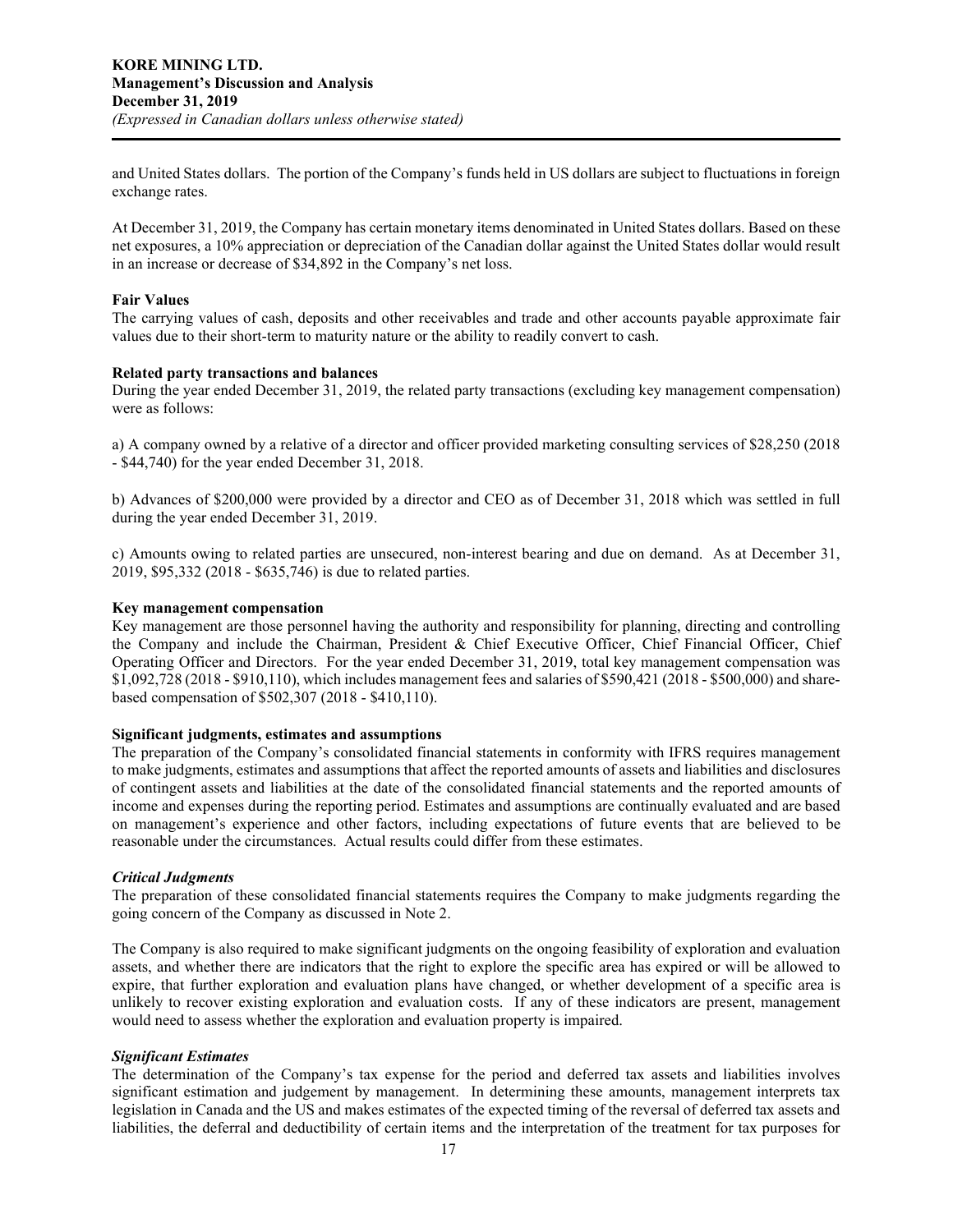exploration and development activities. The Company is subject to assessment by Canadian and US tax authorities, which may interpret legislation differently which may affect the final amount or timing of the payment of taxes. The Company provides for such differences where known based on management's best estimate of the probable outcome of these matters.

## **Recent Accounting Standards**

Effective January 1, 2019, the following standard was adopted:

 IFRS 16, Leases: New standard to establish principles for recognition, measurement, presentation and disclosure of leases with an impact on lessee accounting. The Company has no leases and therefore there was no impact on adoption of this standard.

## **Cautionary Note Regarding Forward Looking Statements**

Forward-looking statements look into the future and provide an opinion as to the effect of certain events and trends on the business. Certain statements contained in this MD&A constitute forward-looking statements. The use of any words such as "anticipate", "continue", "estimate", "expect", "may", "will", "project", "should", "believe" and similar expressions or their negatives or other comparable words are intended to identify forward-looking statements. These forward-looking statements are based on current expectations and various estimates, factors and assumptions and involve known and unknown risks, uncertainties and other factors. Examples of where the Company uses forward looking statements include when discussing the outlook, plans and timing for the Company's exploration plans, operational plans and future expenditure expectations.

It is important to note that:

- Unless otherwise indicated, forward-looking statements in this MD&A describe the Company's expectations as of the date of this MD&A.
- Readers are cautioned not to place undue reliance on these statements as the Company's actual results, performance or achievements may differ materially from any future results, performance or achievements expressed or implied by such forward-looking statements if known or unknown risks, uncertainties or other factors affect the Company's business, or if the Company's estimates or assumptions prove inaccurate. Therefore, the Company cannot provide any assurance that forward-looking statements will materialize.
- The Company assumes no obligation to update or revise any forward-looking statement, whether as a result of new information, future events or any other reason except as required by law.

For a description of material factors that could cause the Company's actual results to differ materially from the forward-looking statements in this MD&A, please see "Mining Risks" and "Business Risks".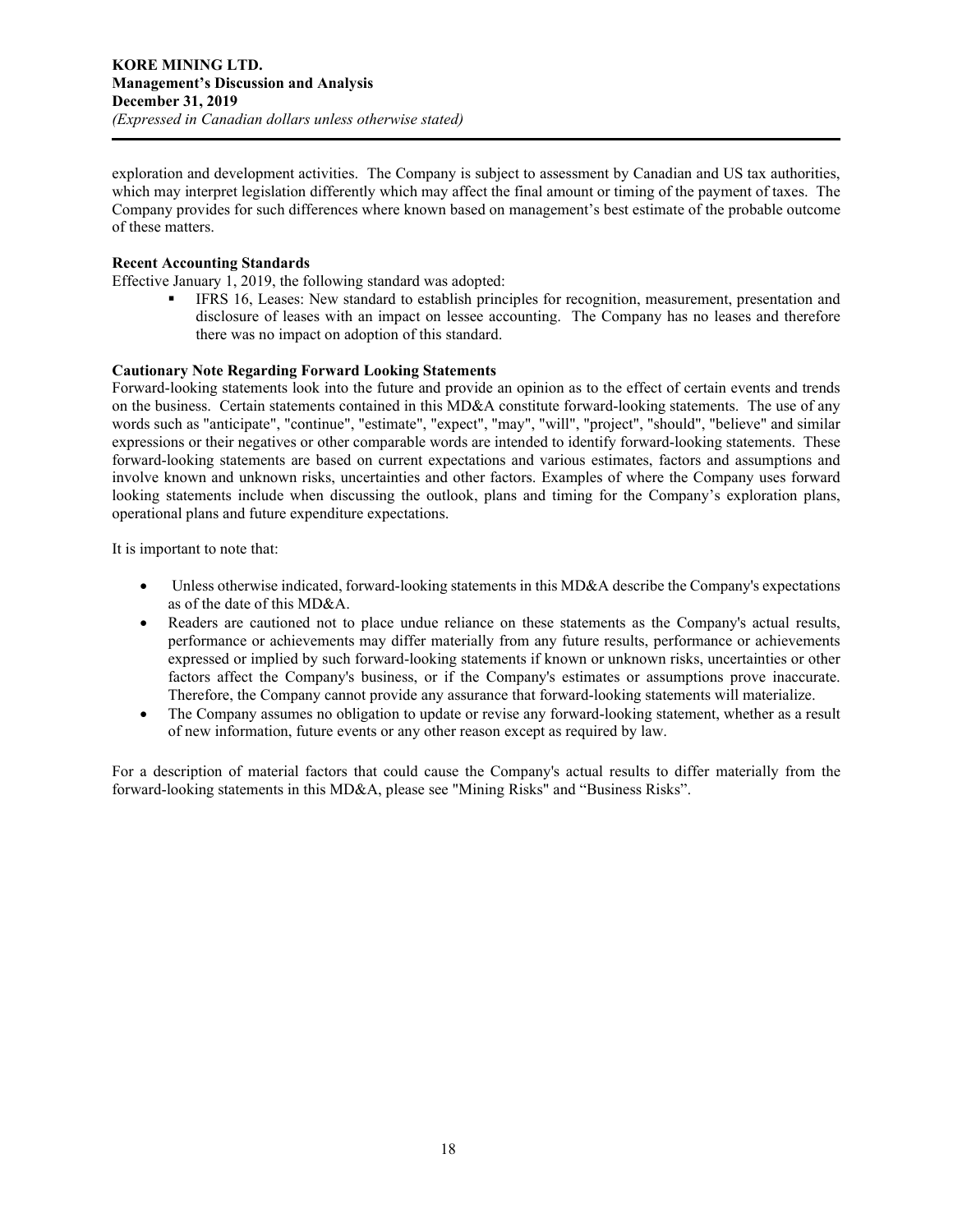#### **Non-IFRS Measures**

Items marked with a \* or noted as "Non-IFRS Measure" in this MD&A are alternative performance measures. Alternative performance measures are furnished to provide additional information. These non-IFRS performance measures are included in this MD&A because the Company believes these statistics are key performance measures that provide investors, analysts and other stakeholders with additional information to understand the costs associated with the Project. These performance measures do not have a standard meaning within IFRS and, therefore, amounts presented may not be comparable to similar data presented by other mining companies. These performance measures should not be considered in isolation as a substitute for measures of performance in accordance with IFRS.

"Cash Costs " and "Cash Costs (LOM)" are a non-IFRS measure reported by KORE on an ounces of gold sold basis. Cash costs include mining, processing, refining, general and administration costs and royalties but excludes depreciation, reclamation, income taxes, capital and exploration costs for the life of the mine, defined above as 8 years.

"All-In-Sustaining-Costs" ("ASIC") is a non-IFRS measure reported by KORE on a per ounce of gold sold basis that includes all cash costs noted above (mining, processing refining, general and administration and royalties), as well as sustaining capital and closure costs, but excludes depreciation, capital costs and income taxes.

## **Cautionary Note to U.S. Investors Regarding Mineral Resource Estimates**

Information regarding mineral resource estimates has been prepared in accordance with the requirements of Canadian securities laws, which differ from the requirements of United States Securities and Exchange Commission ("SEC") Industry Guide 7. In October 2018, the SEC approved final rules requiring comprehensive and detailed disclosure requirements for issuers with material mining operations. The provisions in Industry Guide 7 and Item 102 of Regulation S-K, have been replaced with a new subpart 1300 of Regulation S-K under the United States Securities Act and will become mandatory for SEC registrants after January 1, 2021. The changes adopted are intended to align the SEC's disclosure requirements more closely with global standards as embodied by the Committee for Mineral Reserves International Reporting Standards (CRIRSCO), including Canada's NI 43-101 and CIM Definition Standards. Under the new SEC rules, SEC registrants will be permitted to disclose "mineral resources" even though they reflect a lower level of certainty than mineral reserves. Additionally, under the New Rules, mineral resources must be classified as "measured", "indicated", or "inferred", terms which are defined in and required to be disclosed by NI 43-101 for Canadian issuers and are not recognized under SEC Industry Guide 7. An "Inferred Mineral Resource" has a lower level of confidence than that applying to an "Indicated Mineral Resource" and must not be converted to a Mineral Reserve. It is reasonably expected that the majority of "Inferred Mineral Resources" could be upgraded to "Indicated Mineral Resources" with continued exploration. Accordingly, the mineral resource estimates and related information may not be comparable to similar information made public by United States companies subject to the reporting and disclosure requirements under the United States federal laws and the rules and regulations thereunder, including SEC Industry Guide 7. U.S. investors are cautioned not to assume that any part of an inferred mineral resource exists or is economically or legally mineable.

#### **Risk Factors**

New diseases and epidemics (such as COVID-19) may adversely impact the Company's business

In March 2020, the World Health Organization declared a global pandemic related to the novel coronavirus (COVID-19). The expected impact and extent of the spread of COVID-19, and the duration and intensity of resulting global business disruption and related financial and social impact, are uncertain, and such adverse effects are likely to be material. The mineral exploration sector is expected to be impacted significantly as many local and regional governments have issued public health orders in response to COVID-19, including restricting the movement of people, which could impact the Company's ability to access its properties and undertake exploration programs in the anticipated timeframes.

The actual and threatened spread of COVID-19 globally could adversely affect global economies and financial markets resulting in a prolonged economic downturn and a decline in commodity prices and the value of Kore's stock price. The extent to which COVID-19 (or any other disease, epidemic or pandemic) impacts business activity or financial results, and the duration of any such negative impact, will depend on future developments, which are highly uncertain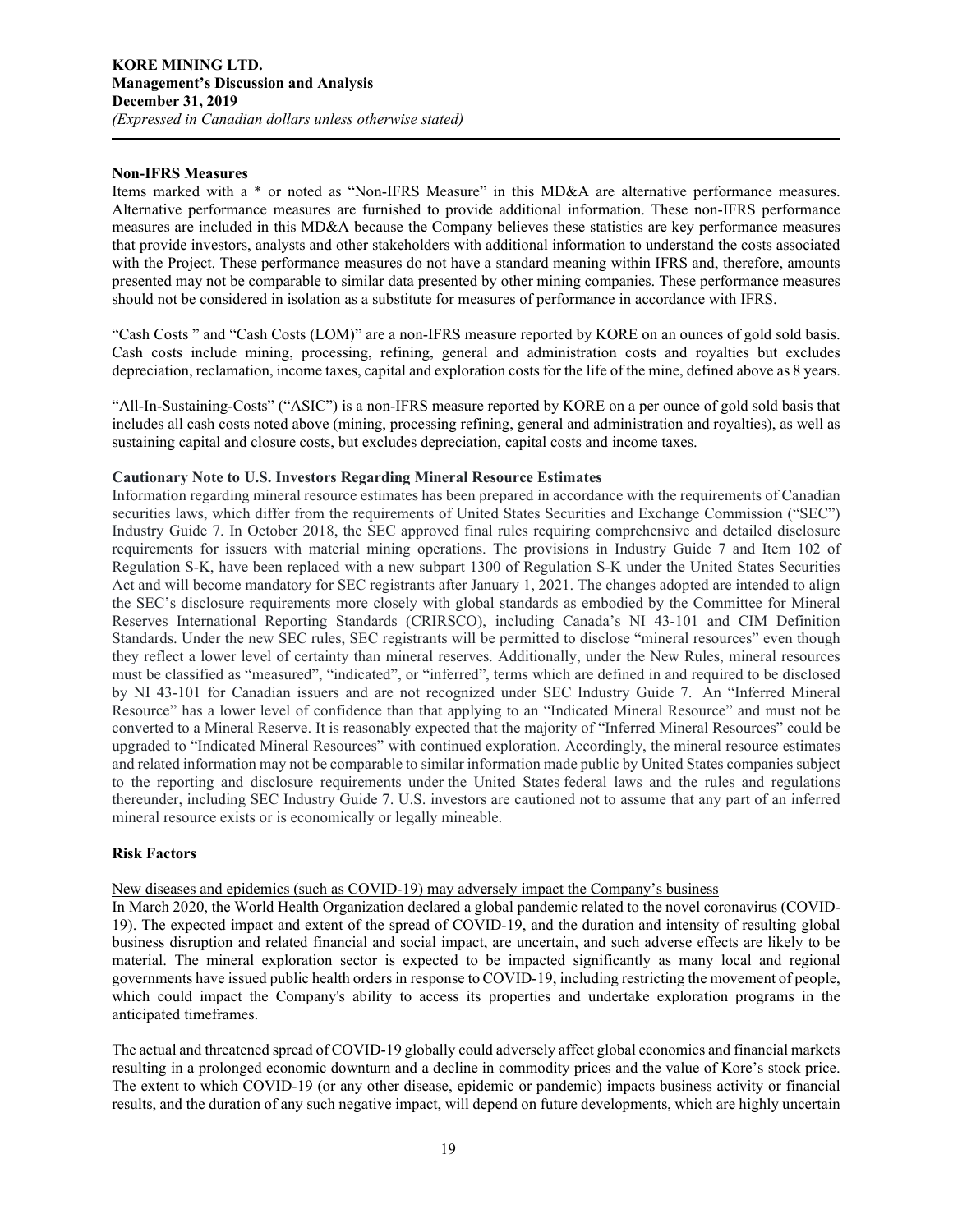and cannot be predicted, including new information which may emerge concerning COVID-19 and the actions required to contain or treat its impact, among others.

## *Risks Inherent in the Mining Business*

The Company is subject to the risks typical in the mining business including uncertainty of success in exploration and development; operational risks including unusual and unexpected geological formations, and other conditions involved in the drilling and removal of material; regulatory and permitting risks, including risks related to compliance with environmental legislation; uncertainty regarding resource estimates; fluctuating mineral prices; risks relating to title; availability of necessary equipment; competition for acquisition of claims and the recruitment of suitable personnel; and availability of necessary infrastructure. Below is a summary of these risks:

#### Exploration and Development Risks

The exploration for minerals and development of mineral properties involves significant risks, which even a combination of careful evaluation, experience and knowledge may not eliminate. Few properties which are explored are ultimately developed into producing mines. There can be no guarantee that the estimates of quantities and qualities of minerals disclosed will be economically recoverable. With all mining operations there is uncertainty and, therefore, risk associated with operating parameters and costs resulting from the scaling up of extraction methods tested in pilot conditions. Mineral exploration is speculative in nature and there can be no assurance that any minerals discovered will result in an increase in the Company's resource base. Whether a mineral deposit will be commercially viable depends on a number of factors, which include, among other things, the following:

- the interpretation of geological data obtained from drill holes and other sampling techniques;
- feasibility studies (which include estimates of cash operating costs based upon anticipated tonnage and grades of ore to be mined and processed);
- the particular attributes of the deposit, such as size, grade and metallurgy; expected recovery rates of metals from the ore;
- proximity to infrastructure and labour; the ability to acquire and access land; the availability and cost of water and power; anticipated climatic conditions;
	- $\circ$  cyclical metal prices; fluctuations in inflation and currency exchange rates;<br> $\circ$  higher input commodity and labour costs: and
		- higher input commodity and labour costs; and
- government regulations, including regulations relating to prices, taxes, royalties, land tenure, land use, importing and exporting of minerals and environmental protection.

The exact effect of these factors cannot be accurately predicted, but the combination of any of these factors may adversely affect the Company's business.

#### Operational Risks

The Company's operations will be subject to all of the hazards and risks normally encountered in the exploration, development and production of minerals. These include unusual and unexpected geological formations, rock falls, seismic activity, flooding and other conditions involved in the extraction and removal of material, any of which could result in damage to, or destruction of, mines and other producing facilities, damage to life or property, environmental damage and possible legal liability. Although precautions to minimize risk will be taken, operations are subject to hazards that may result in environmental pollution, and consequent liability that could have a material adverse impact on the business, operations and financial performance of the Company.

#### Regulatory Requirements and Permitting Risks

The operations of the Company will require permits from various governmental authorities, and such operations will be governed by laws and regulations governing exploration, development, production, taxes, labour standards, occupational health, waste disposal, toxic substances, land use, environmental protection, site safety and other matters. Companies engaged in the exploration and development of mineral properties generally experience increased costs and delays in development and other schedules as a result of the need to comply with applicable laws, regulations and permits. There can be no assurance that all permits which the Company may require for the conduct of exploration and development operations will be obtainable on reasonable terms or at all, or that applicable laws and regulations,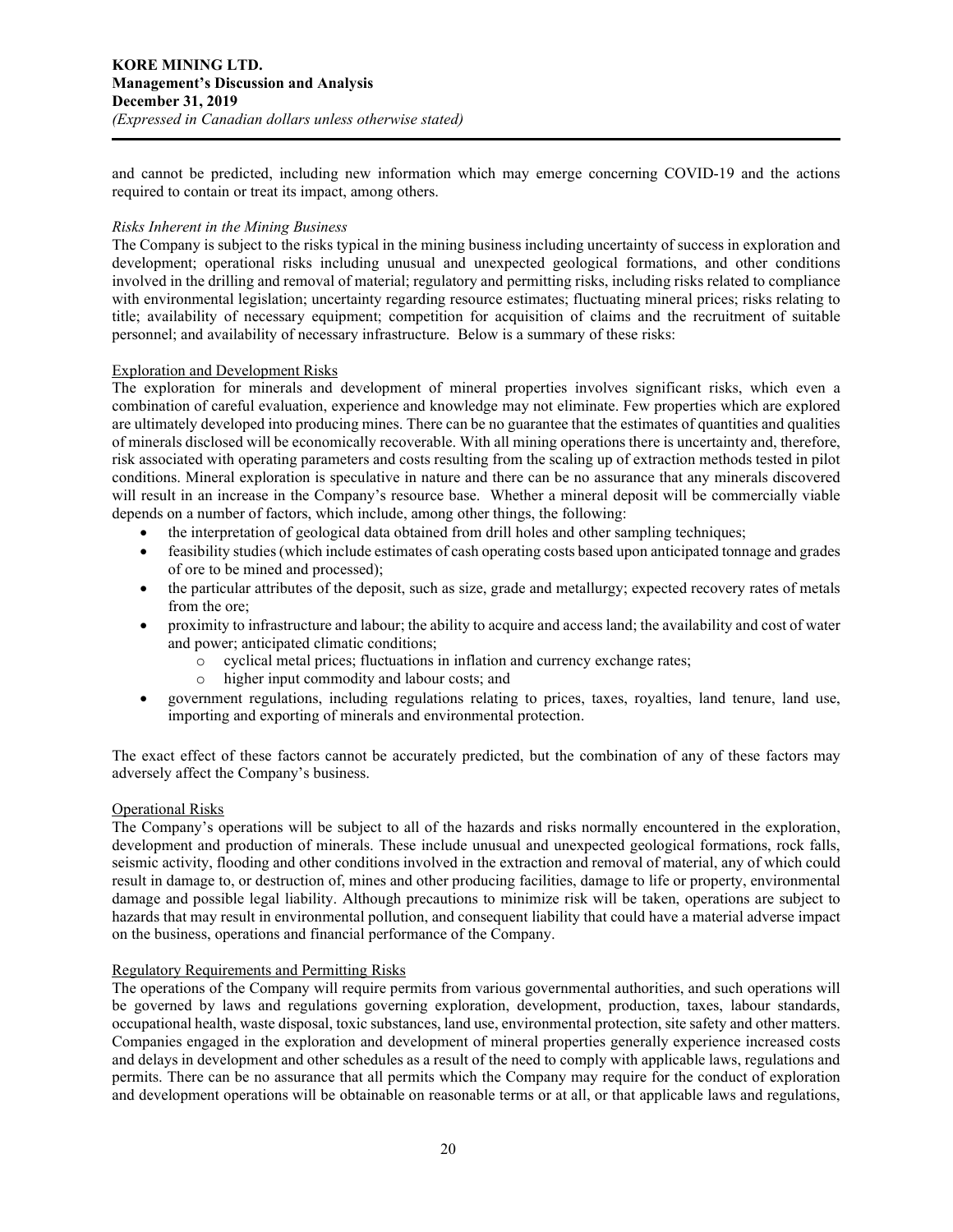either now or in the future will not have an adverse effect on any exploration or development project which the Company might undertake.

Failure to comply with applicable laws, regulations and permitting requirements (when and if any necessary permits are obtained) may result in enforcement actions, including orders issued by regulatory or judicial authorities causing operations to cease or be curtailed, and may include corrective measures requiring capital expenditures, installation of additional equipment or remedial actions. Parties engaged in exploration and development operations may be required to compensate those suffering loss or damage by reason of the exploration and development activities and may have civil or criminal fines or penalties imposed upon them for violation of applicable laws or regulations. The occurrence of any failure of compliance or enforcement action may have an adverse impact on our reputation and could adversely affect our results of operations.

In addition, certain types of operations require the submission and approval of environmental impact assessments. Environmental legislation is evolving in a manner that will likely, in the future, require stricter standards and enforcement, increased fines and penalties for non-compliance, more stringent environmental assessments of proposed projects and a heightened degree of responsibility for companies and their officers, directors and employees.

Amendments to current laws and regulations governing operations and activities of mineral companies, or more stringent implementation thereof, could have a material adverse impact on the Company and cause increases in capital expenditures or exploration and development costs, or require abandonment or delays in the development of new properties. There can be no assurances that future changes in regulations could cause a mining operation to be uneconomic.

#### Resource Estimates

There are numerous uncertainties inherent in estimating mineral resources, including many factors beyond our control. Such estimation is a subjective process, and the accuracy of any mineral resource estimate is a function of the quantity and quality of available data and of the assumptions made and judgments used in engineering and geological interpretation. There can be no assurance that mineral recoveries in small scale laboratory tests will be duplicated in larger scale tests under on-site conditions or during production. Resource estimates may require revision (either up or down) based on actual production experience. Any future resource figures will be estimates and there can be no assurance that the minerals are present or will be recovered, or that the Company's projects can be brought into profitable production. Any material reductions in resource estimates could have a material adverse effect on our results of operations and financial condition. Inferred mineral resources do not have demonstrated economic viability and have a great amount of uncertainty as to their existence, and great uncertainty as to their economic and legal feasibility. A significant amount of exploration work must be completed in order to determine whether an inferred mineral resource may be upgraded to a higher confidence category.

# Fluctuating Mineral Prices

The mining industry is intensely competitive and there is no assurance that, even if commercial quantities of a mineral resource are discovered, a profitable market will exist for the sale of the same. There can be no assurance that metal prices will be such that the Company's properties can be mined at a profit and that estimated resources will be recovered or that they will be recovered at the rates estimated. Factors beyond the control of the Company may affect the marketability of any minerals discovered. Metal prices are subject to volatile price changes from a variety of factors, including international economic and political trends, expectations of inflation, global and regional demand, currency exchange fluctuations, interest rates and global or regional consumption patterns, speculative activities and increased production due to improved mining and production methods. Declining mineral prices can impact operations by requiring a reassessment of the feasibility of a particular project. Such a reassessment may be the result of a management decision or may be required under financing arrangements related to a particular project. Even if the project is ultimately determined to be economically viable, the need to conduct such a reassessment may cause substantial delays or may interrupt operations until the reassessment can be completed.

# Title to Properties

Transaction of title to mineral properties is a very detailed and time-consuming process. Title to, and the area of, mineral properties may be disputed and it is not uncommon in the United States for issues to arise with respect to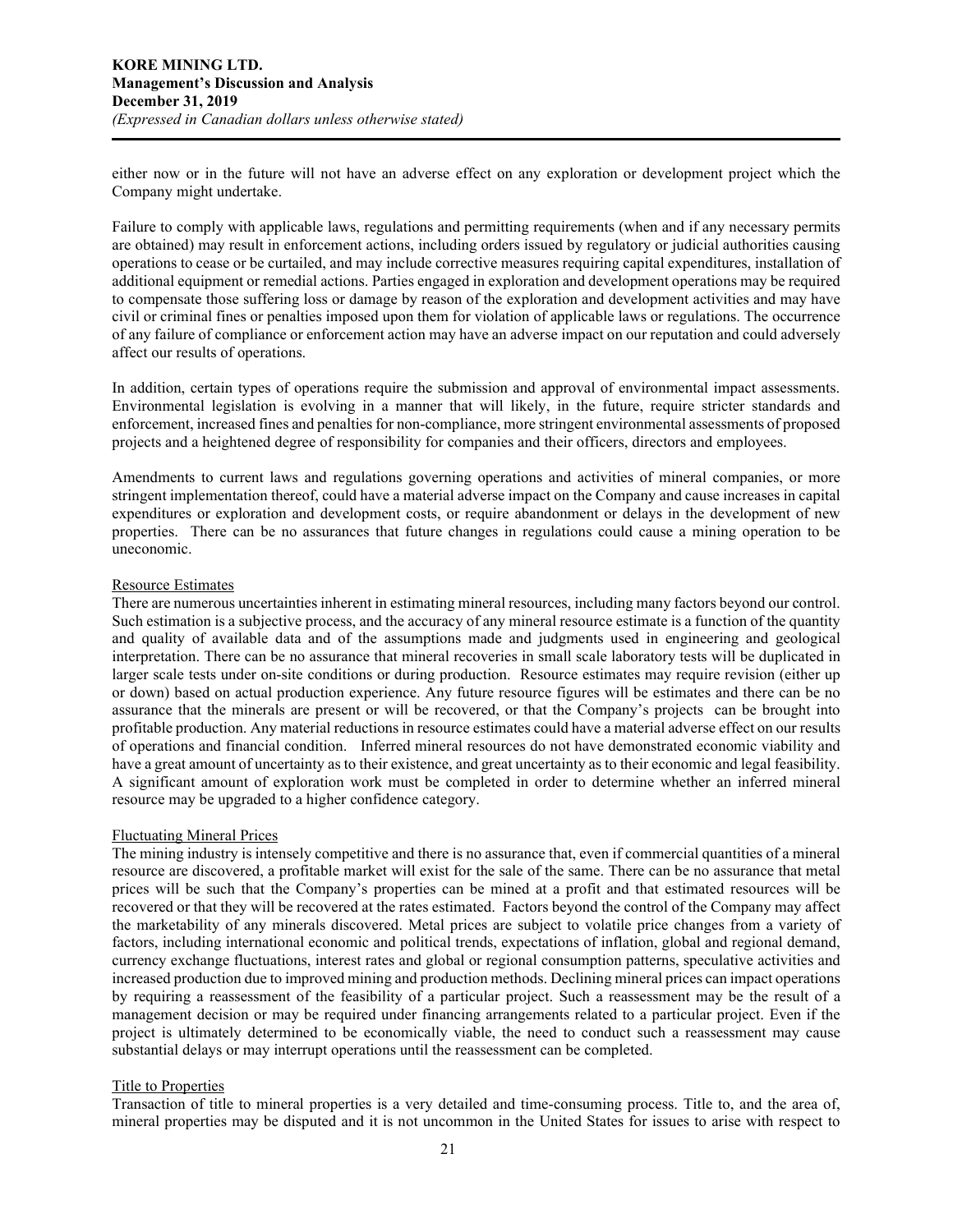surface rights. The Company may have to negotiate with third parties to secure its title, rights-of-way or surface rights. The Company cannot give any assurance that title to its properties or surface rights will not be challenged or impugned. Mineral properties sometimes contain claims or transfer histories that examiners cannot verify. A successful claim that Company, as the case may be, does not have title to its properties could cause the Company to lose any rights to explore, develop and mine any minerals on that property, without compensation for its prior expenditures.

#### The Company's quiet title action to discharge the royalty on the Imperial Project may not be successful

The Company has engaged an independent law firm to begin a quiet title action with respect to a 1.5% royalty interest held by a now- dissolved entity with respect to the Imperial Project in Imperial County, California. Pursuant to a title review performed by a separate independent law firm, there was no recorded conveyance or assignment of the 1.5% royalty interest held by a now-dissolved entity prior to the dissolution of such royalty holder. Accordingly, the Company has treated this royalty as if it no longer exists and is commencing a quiet title action to formally discharge this royalty. The results of such legal proceedings cannot be predicted with certainty and the outcome of such legal proceeding may not result favorably for the Company and may affect the overall profit and revenue stream of the Imperial Project if the royalty is not discharged. The process may also result in taking away certain time and effort from the Company's management and will include the payment of certain legal fees.

#### Lack of Availability of Resources

Mining exploration requires ready access to mining equipment such as drills, and crews to operate that equipment. There can be no assurance that such resources will be available to the Company on a timely basis or at a reasonable cost. Failure to obtain these resources when needed may result in delays in the Company's exploration programs.

# Competition

There is competition within the mining industry for the discovery and acquisition of properties considered to have commercial potential. The Company will compete with other mining companies, many of which have greater financial, technical and other resources than the Company, for, among other things, the acquisition of mineral claims, leases and other mineral interests as well as for the recruitment and retention of qualified employees and other personnel.

## Infrastructure

Mining, processing, development and exploration activities depend, to one degree or another, on adequate infrastructure. Reliable roads, bridges, power sources and water supply are important determinants which affect capital and operating costs. Unusual or infrequent weather phenomena, terrorism, sabotage, government or other interference in the maintenance or provision of such infrastructure could adversely affect the Company's financial condition and results of operations.

#### *Risks Related to the Stage of the Company's Development*

The Company is subject to the risks typical of an enterprise in its early stages of development, including risks relating to limited financial resources, limited availability of additional financing, and potential dilution to existing shareholders; reliance on its management and key personnel; inability to obtain adequate or any insurance; exposure to litigation or similar claims; currently unprofitable operations; risks regarding the ability of the Company and its management to manage growth; and potential conflicts of interest. Below is a summary of these risks:

## Financing Risks and Dilution to Shareholders

The Company has limited financial resources, no operations and no revenues. In order to execute its anticipated growth strategy, the Company will require additional equity and/or debt financing to support on-going operations, to undertake capital expenditures, or to undertake business combination transactions or other initiatives. There can be no assurance that additional financing will be available to the Company when needed or on terms which are acceptable. The Company's inability to raise additional financing could limit the Company's growth and may have a material adverse effect upon its business, operations, results, financial condition or prospects.

If additional funds are raised through further issuances of equity or securities convertible into equity, existing Shareholders could suffer significant dilution. Any debt financing secured in the future could involve restrictive covenants relating to capital raising activities and other financial and operational matters, which may make it more difficult for the Company to obtain additional capital and to pursue business opportunities.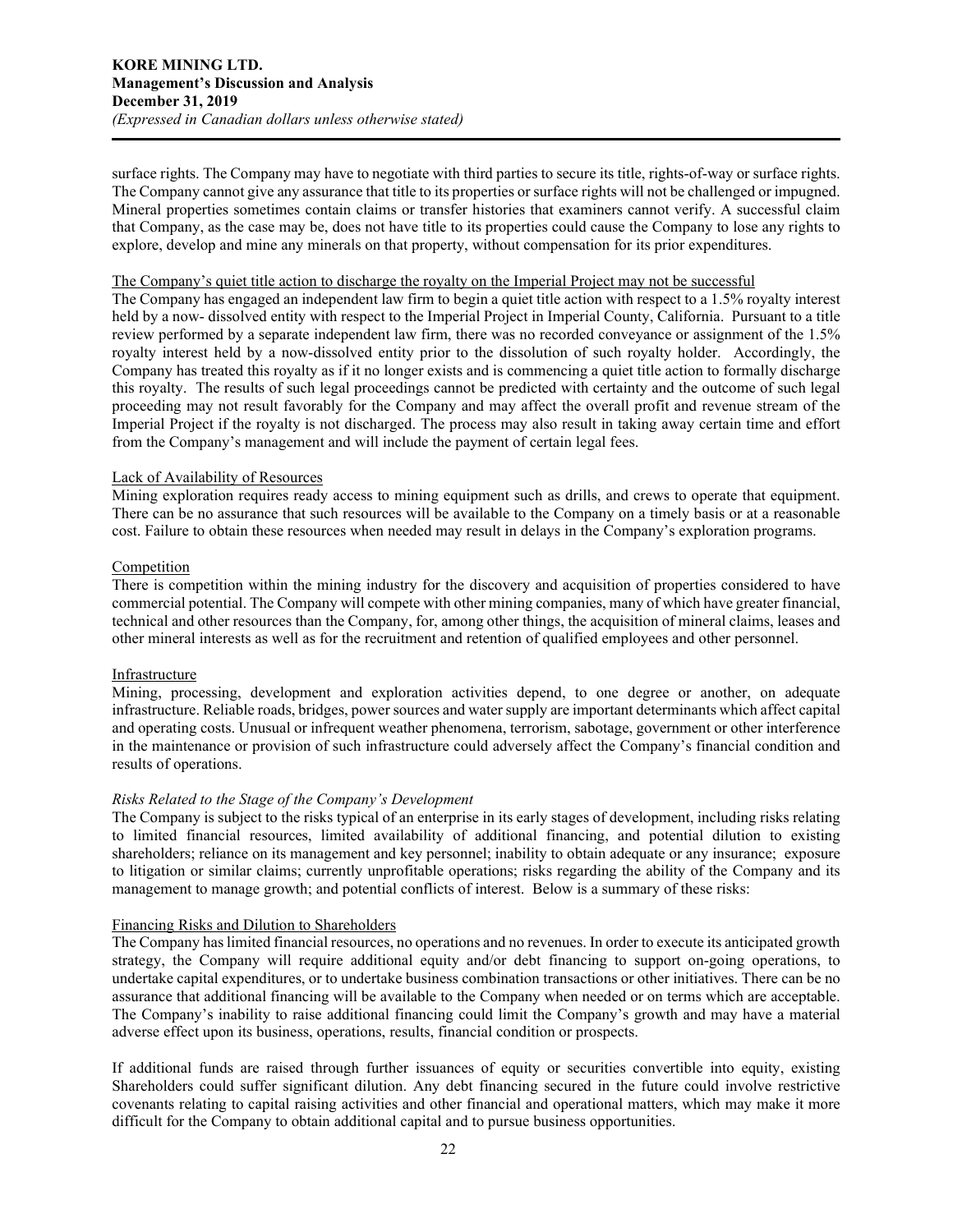#### Reliance on Management and Key Personnel

The success of the Company will be largely dependent upon the performance of the directors and officers, as well as the Company's ability to attract and retain key personnel. The loss of the services of any of these individuals may have a material adverse effect on the Company's business and prospects. The Company will compete with numerous other companies for the recruitment and retention of qualified employees and contractors. There is no assurance that the Company will be able to continue to retain the services of its directors, officers or other qualified personnel required to operate its business. Failure to do so could have a material adverse effect on the Company and its prospects.

## Uninsurable Risks

Exploration, development and production operations on mineral properties involve numerous risks, including unexpected or unusual geological operating conditions, rock bursts, cave-ins, fires, floods, earthquakes and other environmental occurrences. It is not always possible to obtain insurance against all such risks. Although the Company intends to maintain insurance to protect against certain risks in such amounts as it considers to be reasonable, any such insurance may not cover all the potential risks associated with its operations. The Company may also be unable to maintain insurance to cover these risks at economically feasible premiums. Insurance coverage may not continue to be available or may not be adequate to cover any resulting liability. Moreover, insurance against risks such as environmental pollution or other hazards as a result of exploration and production is not generally available to companies in the mining industry on acceptable terms. The Company might also become subject to liability for pollution or other hazards which may not be insured against or which the Company may elect not to insure against because of premium costs or other reasons. Losses from these events may cause the Company to incur significant costs that could have a material adverse effect upon its financial performance and results of operations.

## Litigation

The Company may become party to litigation from time to time in the ordinary course of business, which could adversely affect its business. Should any litigation in which the Company becomes involved be determined against the Company, such decision could adversely affect the Company's ability to continue operating and the market price for its securities and could use significant financial and personnel resources of the Company. Even if the Company is involved in litigation and wins, litigation can redirect and consume significant resources.

In addition to being subject to litigation in the ordinary course of business, in the future, the Company may be subject to class actions, derivative actions and other securities litigation and investigations. This litigation may be time consuming, expensive and may distract the Company from the conduct of its daily business. It is possible that the Company will be required to pay substantial judgments, settlements or other penalties and incur expenses that could have a material adverse effect on its operating results, liquidity or financial position. Expenses incurred in connection with these lawsuits, which would be expected to include substantial fees of lawyers and other professional advisors, and the Company's obligations to indemnify officers and directors who may be parties to such actions, could materially adversely affect the Company's reputation, operating results, liquidity or financial position. Further, it is not known with certainty if any of this type of litigation or any resulting expenses will be fully or even partially covered by the Company's insurance. In addition, these lawsuits may cause insurance premiums to increase in future periods.

# Unprofitable Operations

The Company has incurred losses since completion of the transaction with the former KORE Mining Ltd. in November 2018. The Company may not be able to achieve or maintain profitability and may continue to incur significant losses in the future. In addition, the Company expects to continue to increase operating expenses as it implements initiatives to grow its business. It is not expected that the Company will generate any revenues from its activities for the foreseeable future.

#### Management of Growth

The Company may be subject to growth-related risks, including capacity constraints and pressure on its internal systems and controls. The ability of the Company to manage growth effectively will require it to continue to implement and improve its operational and financial systems and to expand, train and manage its employee base. The inability of the Company to deal with this growth may have a material adverse effect on the Company's business, financial condition, results of operations and prospects.